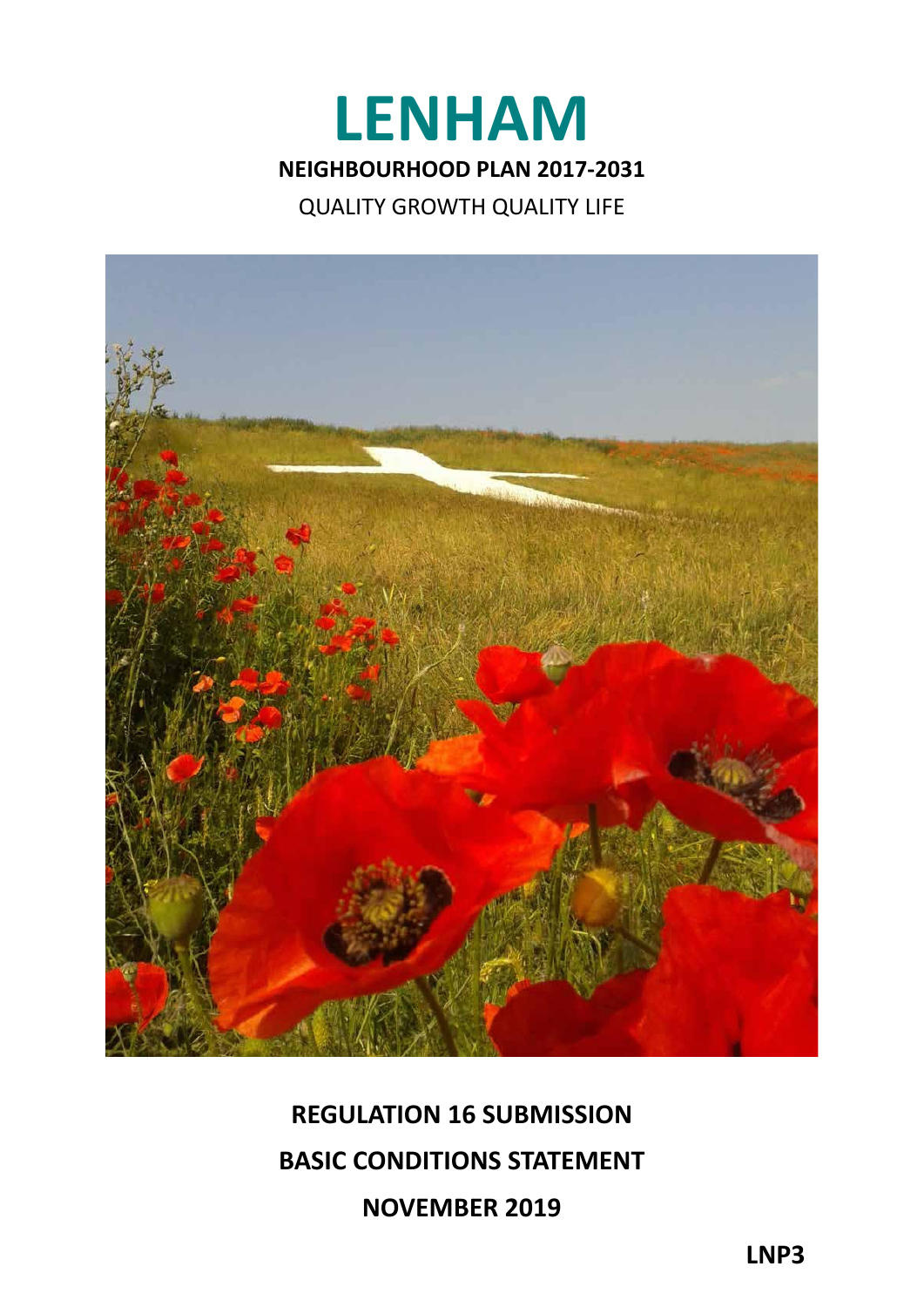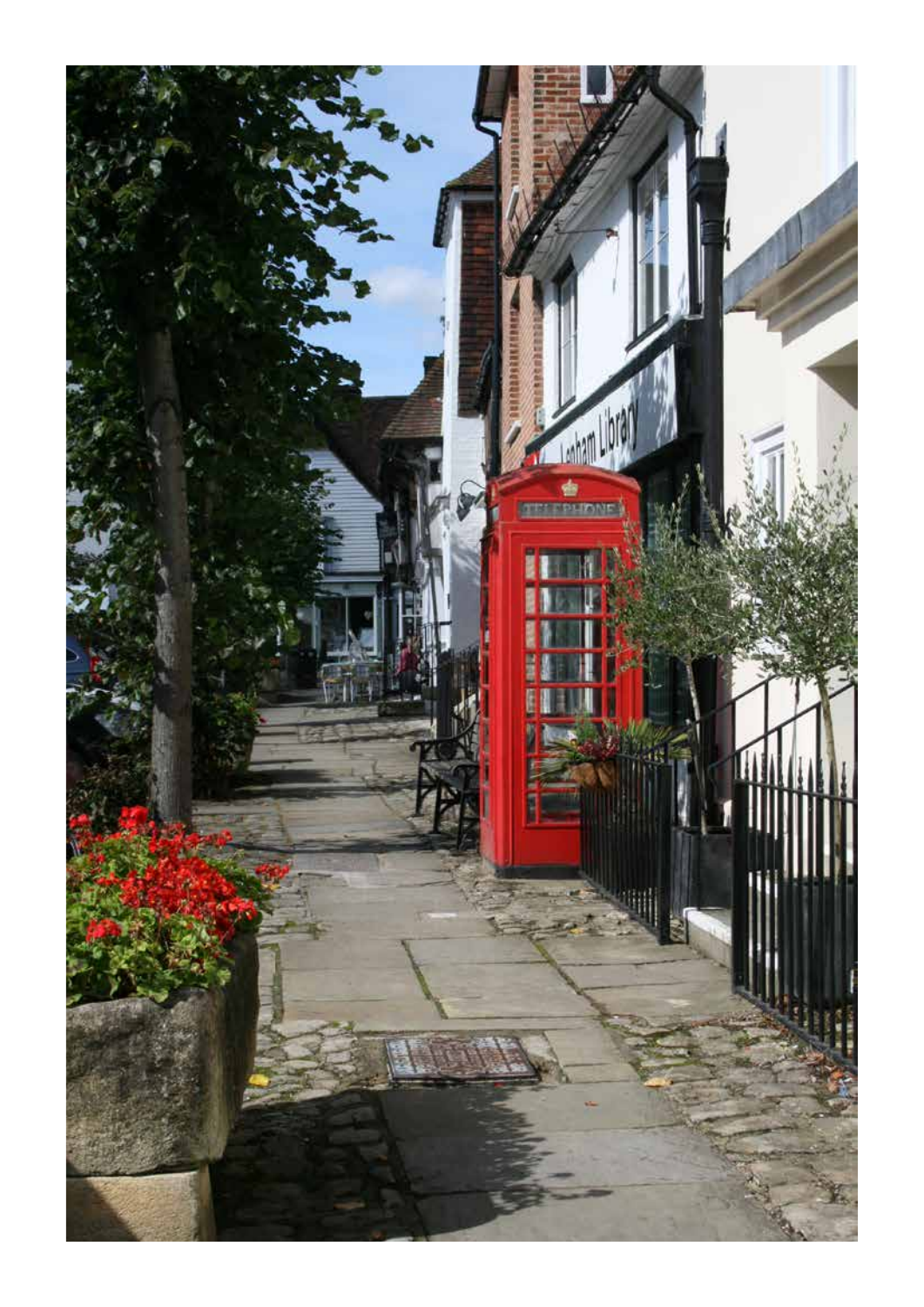## **LENHAM PARISH COUNCIL**

## **Contents**

|                                                                |                                           | Page |  |
|----------------------------------------------------------------|-------------------------------------------|------|--|
| 1.                                                             | Introduction                              | 3    |  |
| 2.                                                             | <b>National Planning Policy</b>           | 9    |  |
| 3.                                                             | Sustainable Development                   | 13   |  |
| 4.                                                             | The Development Plan                      | 16   |  |
| 5.                                                             | <b>Strategic Environmental Assessment</b> | 19   |  |
| 6.                                                             | <b>Habitats Regulations Assessment</b>    | 19   |  |
| 7.                                                             | Conclusion                                | 19   |  |
| 20<br>Appendix A: Legislative Context and the Basic Conditions |                                           |      |  |
| Appendix B: Alternative Development Strategies<br>21           |                                           |      |  |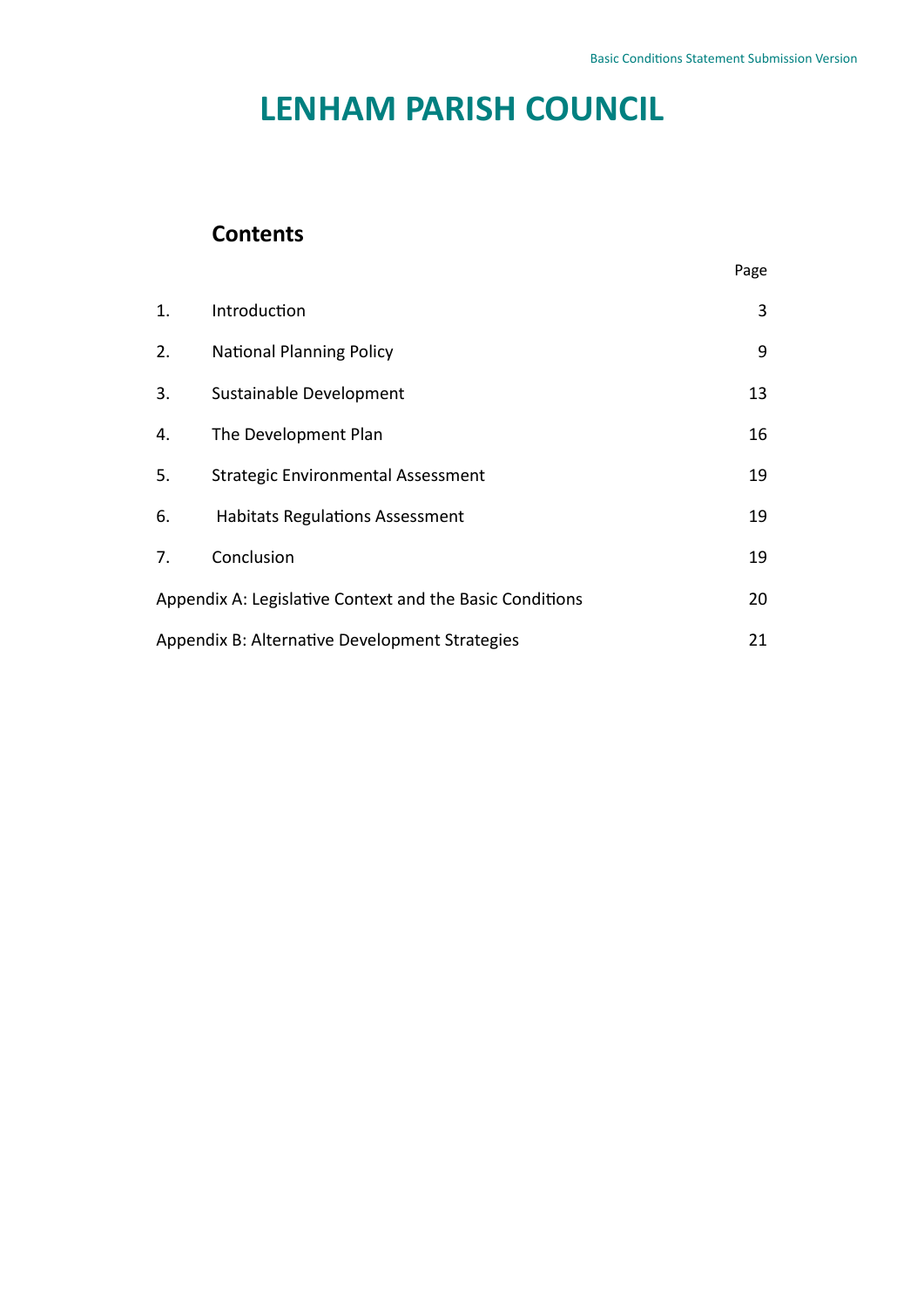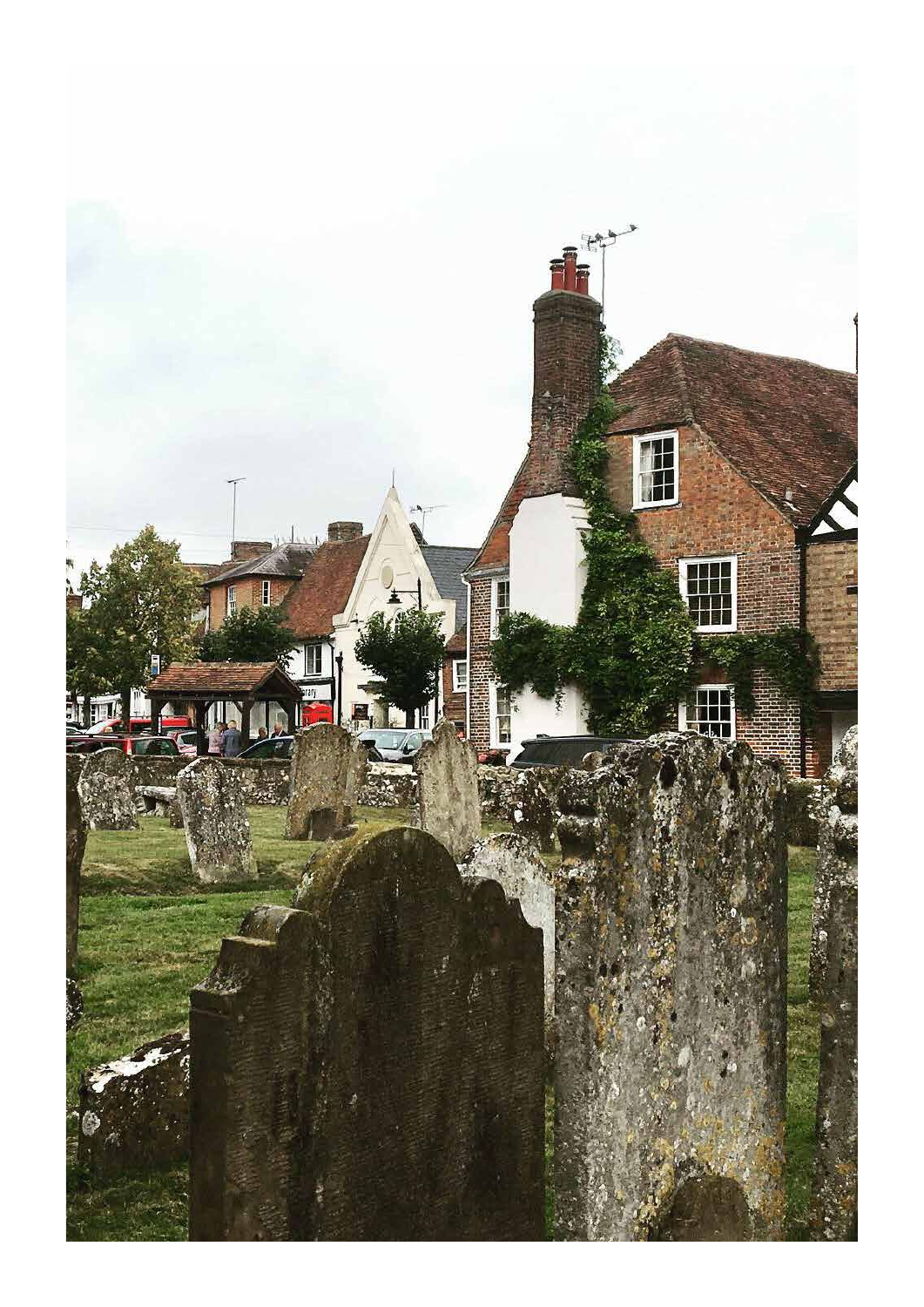## **1. Introduction**

#### **1.1 This document**

- 1.1.1 This Basic Conditions Statement has been produced to accompany the Lenham Neighbourhood Plan. It sets out how the basic conditions prescribed by Paragraph 8(2) of Schedule 4B to the Town & Country Planning Act 1990 are considered to have been met. The basic conditions are:
	- **a)** Having regard to national policies and advice contained in guidance issued by the Secretary of State it is appropriate to make the Neighbourhood Plan.
	- **d)** The making of the Neighbourhood Plan contributes to the achievement of sustainable development.
	- e) The making of the Neighbourhood Plan is in general conformity with the strategic policies contained in the development plan for the area of the authority (or any part of that area).
	- f) The making of the Neighbourhood Plan does not breach, and is otherwise compatible with, EU obligations.
	- g) Prescribed conditions are met in relation to the Neighbourhood Plan and prescribed matters have been complied with in connection with the proposal for the Neighbourhood Plan. The prescribed condition is that the making of the Neighbourhood Plan is not likely to have a significant effect on a European site (as defined in the Conservation of Habitats and Species Regulations 2012) or an offshore marine site (as defined in the Offshore Marine Conservation (Natural habitats etc.) Regulations 2007) (either alone or in combination with other plans or projects).
- 1.1.2 There are two further basic conditions (b) and (c) but these only apply to the making of a Neighbourhood Development Order and are thus not considered relevant for this document. Please see Appendix A for more detail on the legislative context to the basic conditions.

#### **1.2 Lenham Neighbourhood Plan 2012 - 2015**

- 1.2.1 Work on the Lenham Neighbourhood Plan began in 2012. An application was made by Lenham Parish Council to Maidstone Borough Council to designate the boundary of the Parish to be the boundary for the Lenham Neighbourhood Plan. This application request was approved by Maidstone Borough Council on 12th November 2012.
- 1.2.2 The following key events were organised in order to process the Plan:
	- 1) Consultation in 2012-2013
	- 2) Tour of the parish on  $6<sup>th</sup>$  November 2014
	- 3) Lenham market on 9<sup>th</sup> November 2014
	- 4) Public consultation event on 16<sup>th</sup> November 2014
	- 5) Public consultation event on 23<sup>rd</sup> November 2014
	- 6) Public consultation event on  $21^{st}$  February 2015
	- 7) Public consultation event 7<sup>th</sup> May 2015
	- 8) Schools consultation events on 5/6<sup>th</sup> October 2015
	- 9) Public consultation event on 17<sup>th</sup> October 2015
	- 10) Public consultation event 21<sup>st</sup> November 2015
- 1.2.3 In addition to the above events, public evidence gathering was conducted by the HIVE work groups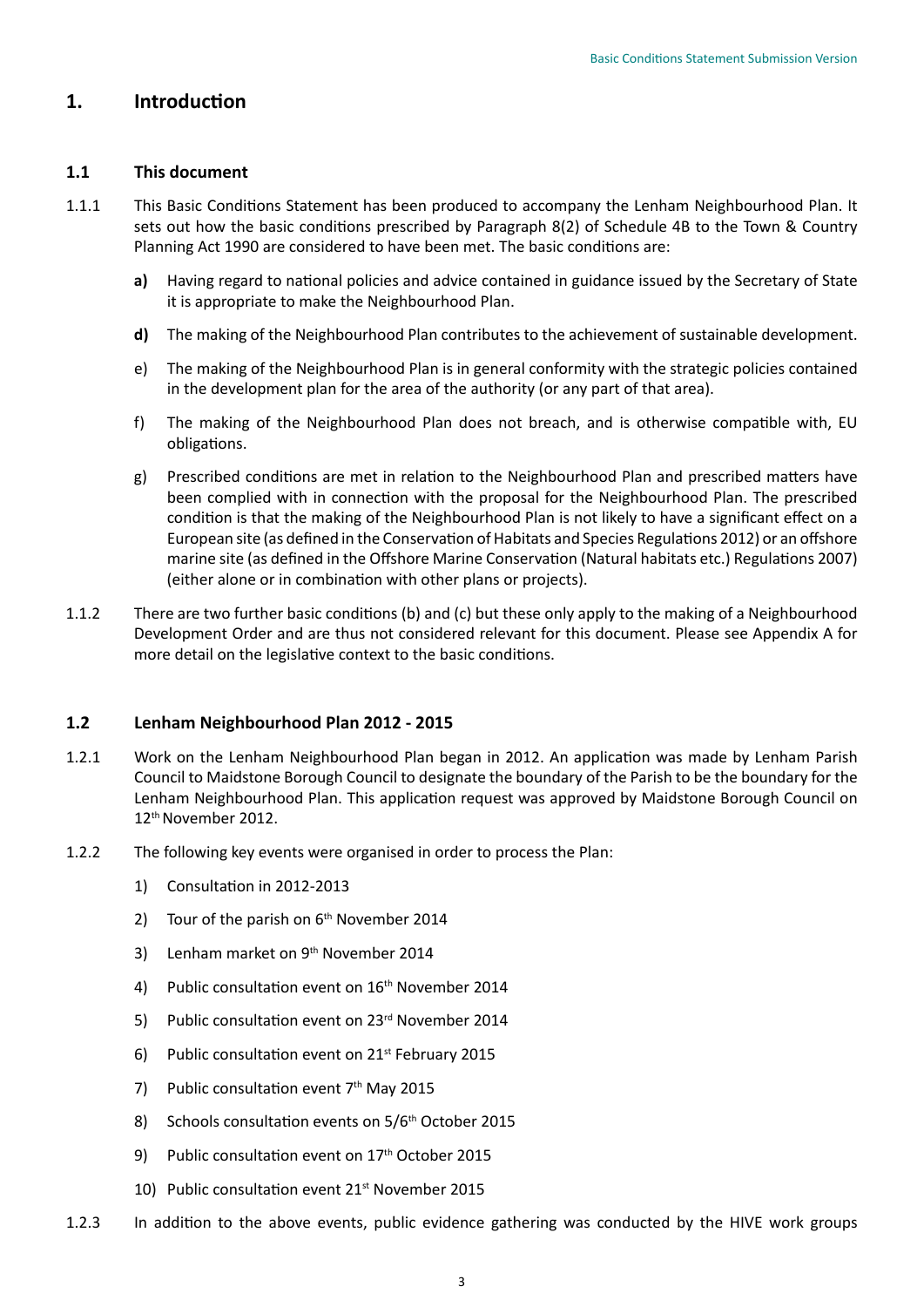during the course of 2014. These comprise sector work groups in Housing, Infrastructure, Village Life and Economy. The work of these groups was presented as stand-alone documents as part of the evidence base of the Plan.

- 1.2.4 To ascertain any requirements local businesses may have, a questionnaire was sent to known business in Q4, 2014. The subsequent analysis of the returned questionnaires was presented in the report entitled Economy Group Summary Report published on 18<sup>th</sup> March 2015.
- 1.2.5 Furthermore, the Parish conducted a Housing Needs Survey in November 2014. This was presented as stand-alone document as part of the evidence base of the Plan. This had a 30% response rate, which is considered high and representing a sufficiently large and workable cross section of the population of the Parish. It is higher than the response rate of other comparable parishes in producing their own plans.
- 1.2.6 As the body of consultation feedback increased the Plan was able to evolve to take account of community views. From this, specific meetings were organized with businesses and landowners whose land holdings were of potential relevance within the emerging plan. In doing so, close attention was paid to the Government's wish to encourage development of housing on sites that are or become available and to give 'automatic' planning permission in principle on suitable brownfield sites.

## **1.3 Lenham Neighbourhood Plan Regulation 14 Submission 2016**

- 1.3.1 The culmination of this work was the production of three documents:
	- 1) Lenham Neighbourhood Plan Regulation 14 Submission February 2016;
	- 2) Lenham Neighbourhood Plan Basic Conditions Statement February 2016;
	- 3) Lenham Neighbourhood Plan Public Consultation Statement February 2016.
- 1.3.2 Close working with Maidstone Borough Council continued during this process. The February 2016 Plan sought to accommodate a total of 1100 dwellings. Of these 467 dwellings were to be allocated at the existing industrial Marley Site. A further 200 dwellings were to be allocated at Lenham Storage, an existing site in storage and distribution use.
- 1.3.3 The Borough Council, in its formal response to the 2016 Regulation 14 Plan, pointed out a conflict with Policy ED2 in the adopted Maidstone Borough Local Plan. That policy sought to retain existing employment sites in employment use. The Borough Council advised Lenham Parish Council that Policy LNP 1 and the associated text was not in general conformity with the adopted employment protection Local Plan Policy ED2.
- 1.3.4 There was at that time, an emerging Local Plan which would eventually become MBLP 2017 and replace the then adopted Local Plan. The proposed development of some 667 dwellings on these two major employment sites within the parish was held also not to be in general conformity with strategic employment protection policies within the emerging Maidstone Borough Local Plan.
- 1.3.5 Lenham Parish Council had regard to the opinion of Maidstone Borough Council that the emerging LNP was not in general conformity with both the existing Local Plan and its emerging replacement plan. The Parish Council decided that to continue with the proposed allocations would put the Plan of risk at failing at Public Examination because it failed to meet one or more of the basic conditions for neighbourhood plans.

## **1.4 Lenham Neighbourhood Plan Pre-Regulation 14 Consultation Draft August 2017**

- 1.4.1 As a consequence, three further documents were produced:
	- 1) Lenham Neighbourhood Plan: The Plan Policies Pre-Regulation 14 Consultation Draft dated  $24<sup>th</sup>$ August 2017;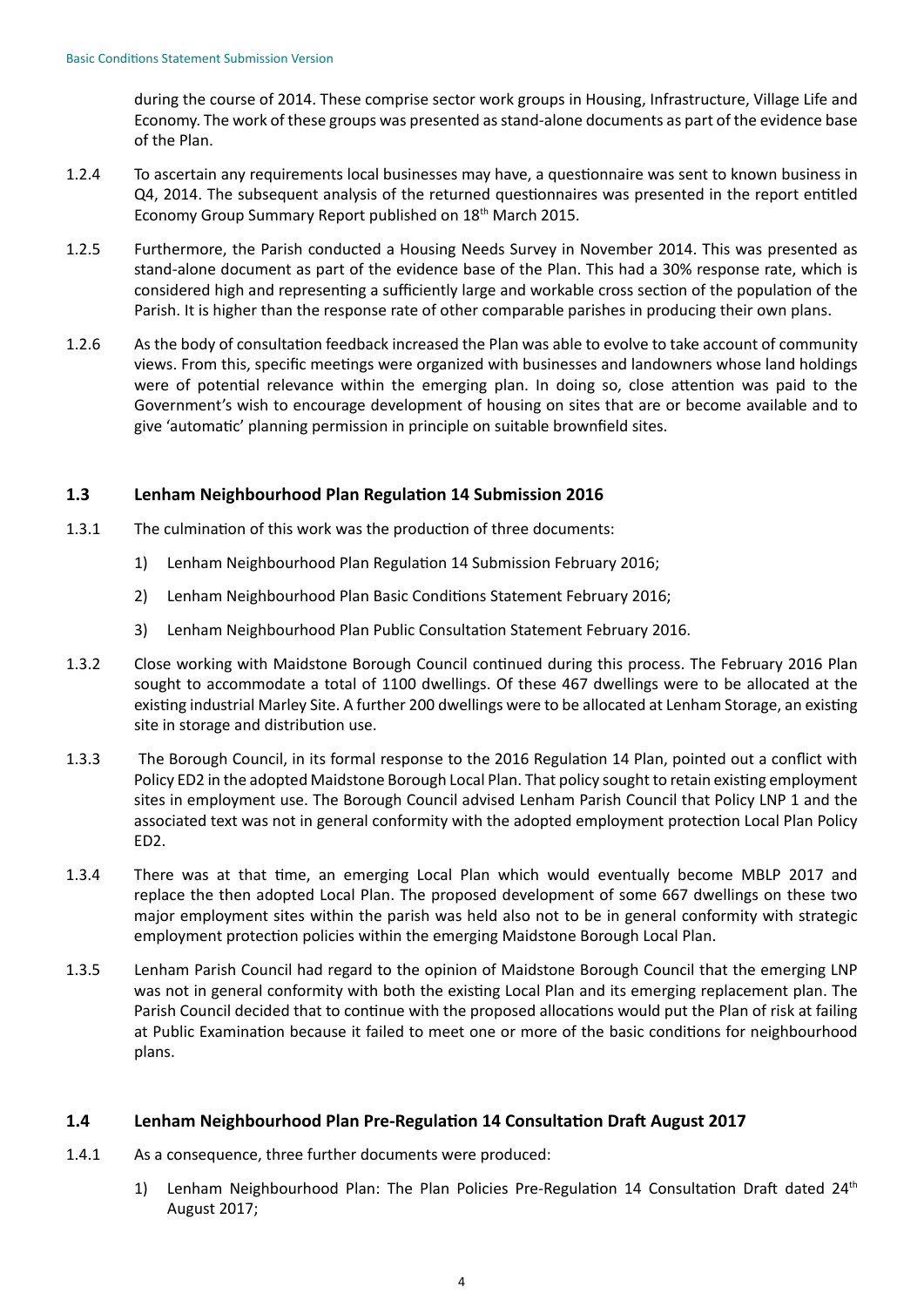- 2) Lenham Neighbourhood Plan: Strategic Infrastructure Delivery Report, Pre-Regulation 14 Consultation Draft dated 24<sup>th</sup> August 2017;
- 3) Lenham Neighbourhood Plan: Local Green Space, Pre-Regulation 14 Consultation Draft August 2017.
- 1.4.2 The 2017 Plan was the subject of extensive public consultation which is described in the Consultation Statement. A consultation event was held in September 2017 at Lenham Primary School. This event was attended by approximately 500 members of the public.
- 1.4.3 In order to avoid conflict with employment protection polices, the 2017 Plan proposed the development of 1000 dwellings on a series of Strategic Housing Delivery Sites (SHDS) all of which were green field sites in agricultural use.
- 1.4.4 Work continued on the Plan to take account of the responses made.
- 1.4.5 Lenham Parish Council has been working actively with developers and landowners who will be bring the sites proposed in the Plan forward on the ground. The Parish Council formed an informal grouping of developers and landowners called the Infrastructure Delivery Group (IDG). This group has met every 2/3 months since its inception in 2017. The IDG has been able to consider issues such as foul drainage. The IDG worked cooperatively with the Parish Council to develop solutionsto ensure that a new foulsewerage network can be put in place to serve the sites proposed in the Plan without any harmful impact on the existing sewerage network serving the parish.

## **1.5 Lenham Neighbourhood Plan Regulation 14 Consultation Draft September 2018**

- 1.5.1 Consultation continued with other agencies such as the County and Borough Councils during this time. This work culminated in the production of Lenham Neighbourhood Plan Regulation 14 Consultation Draft in September 2018.
- 1.5.2 The Regulation 14 Consultation Draft Plan consisted of three documents:
	- 1) Lenham Neighbourhood Plan Regulation 14 Consultation Draft (September 2018);
	- 2) Strategic Environmental Assessment for the LNP (September 2018);
	- 3) Lenham Neighbourhood Plan Transport Assessment (2018)
- 1.5.3 The Regulation 14 Consultation Draft Plan was the subject of public consultation in the Autumn of 2018. A public consultation event was held on  $6<sup>th</sup>$  October 2018 in the Tithe Barn near Lenham Square. This event was attended by approximately 650 members of the public. A questionnaire survey was given wide distribution at that time and some 83 responses were received and analysed. The consultation process is described in full in the 2019 Consultation Statement which accompanies this Plan.
- 1.5.4 In order to inform the development of the Plan and its policies, Lenham Parish Council commissioned independent consultants, Peter Brett Associates (pba), to undertake a Transport Assessment of the draft proposals. This work was 100% funded by a grant from Maidstone Borough Council.
- 1.5.5 The resultant study, Lenham Neighbourhood Plan Transport Assessment 2018, was published alongside this Lenham Neighbourhood Plan Regulation 14 Consultation Draft for public comment.
- 1.5.6 An informal environmental screening of the draft Plan revealed that it would be necessary to undertake Strategic Environmental Assessment(SEA) because ofthe scale of development proposed and the resultant effects on the environment. Lenham Parish Council therefore decided, in consultation with Maidstone Borough Council, to undertake voluntary SEA as part of the Plan making process.
- 1.5.7 Lenham Parish Council commissioned AECOM to undertake SEA ofthe proposals. This work is 100% funded by a grant from central government. SEA is a process which runs parallel to the Plan making process and considers likely environmental implications at each stage as the proposals emerge. The resultant SEA report was published alongside the Regulation 14 Consultation Draft Plan and the Transport Assessment for public comment at that time.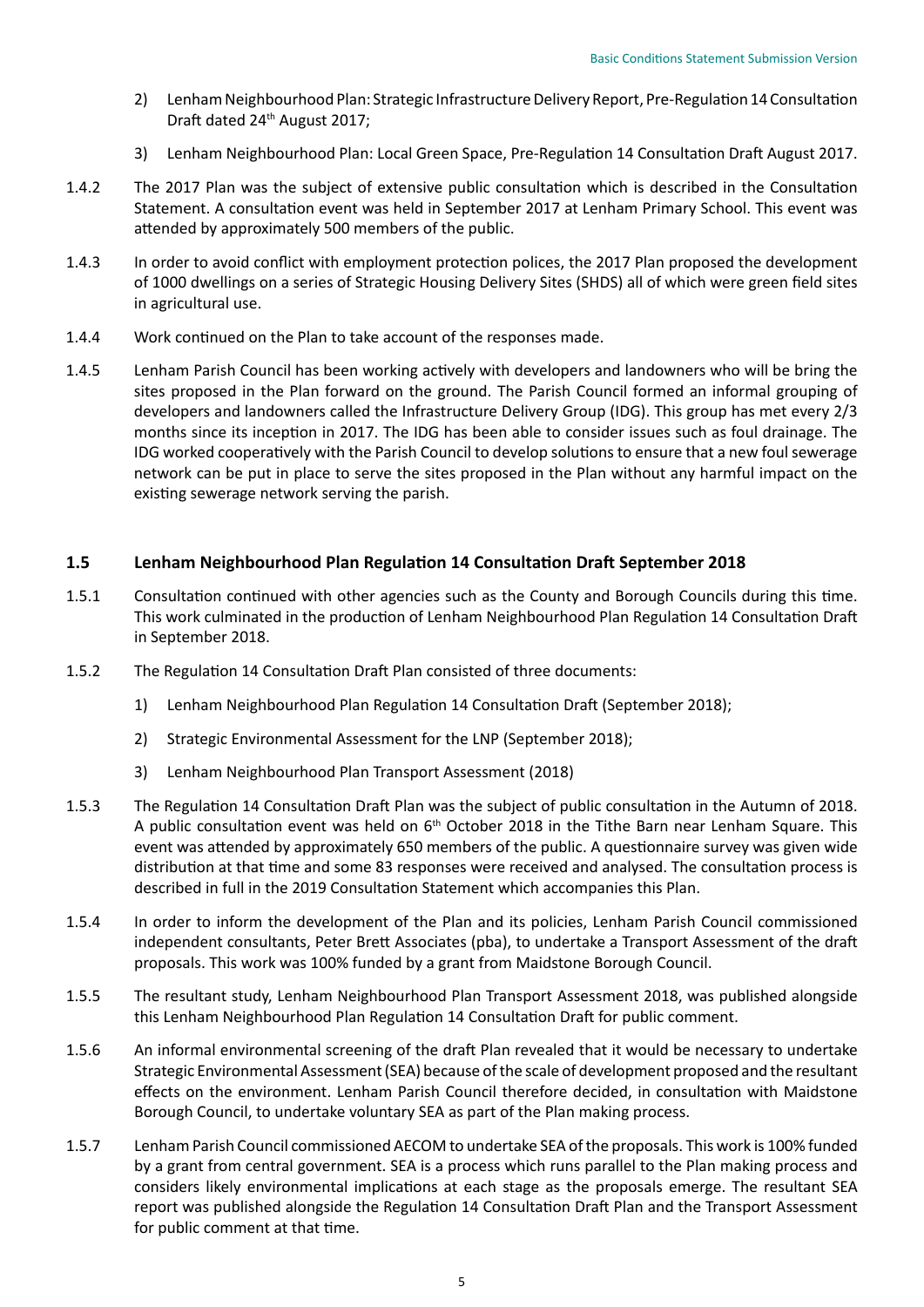- 1.5.8 Concern was expressed by Borough and County Councils and several landowners that the infrastructure proposed in the 2018 Plan went beyond that which would have been strictly necessary simply to serve the development proposed in the Plan.
- 1.5.9 Government policy on this issue set out in the National Planning Policy Framework (NPPF). The NPPF (2019) at paragraph 56 sets out three tests which planning obligations must meet if they are to be applied to the grant of a planning permission. This is called the 'necessity test' that the obligations should be reasonably related to the scale of the development proposed and not go beyond the minimum required to simply serve the development.
- 1.5.10 The NPPF (2019) at paragraph 37 also sets out that neighbourhoods plans must meet the 'basic conditions' and other legal requirements before they can be brought into force. A note on the effect of the basic conditions is included as Appendix A to this Statement. The first basic condition (condition (a)) is, that having regard to national policies and advice contained in guidance issued by the Secretary of State, it is appropriate to make the Plan.
- 1.5.11 The Parish Council reviewed the consultation responses received in 2018 and decided that, unless modified, the 2018 Plan would not accord with the necessity test contained within the NPPF and would thus not meet basic condition (a).
- 1.5.12 An area of concern was that the Link Roads connecting six of the seven sites proposed in the Plan would be excessive and would go beyond what was simply needed to serve the development proposed.
- 1.5.13 As a result of further consultation with Kent County Council as Highway Authority the nature of the roads serving the proposed sites was better defined and a new 2019 Transport Assessment was published clarifying nature of the roads proposed.
- 1.5.14 The 2018 Plan also proposed a new roundabout on the A20 serving the Tanyard Farm, Old Ashford Road, Lenham H1 (41) residential allocation contained in MBLP 2017. This proposal received a large element of local support, including a supporting petition. In the event, planning permission was granted to the H1 (41) allocation without requiring a new access onto the A20. As a consequence, the 2019 Transport Assessment no longer containsthe proposal for a new roundabout access on the A20 and the proposal for a new roundabout will not be included in the 2019 Deposit Draft version of Lenham Neighbourhood Plan.

## **1.6 Supporting Documents**

1.6.1 The Lenham Neighbourhood Plan is supported by a Consultation Statement and this Basic Conditions Statement.

#### **Transport Assessment (TA)**

- 1.6.2 Work on the August 2017 Consultation Draft with Maidstone Borough Council identified the need to produce a Transport Assessment (TA) as an evidence base to support the site allocations. A contract for this work was let in April 2018 and the TA itself was produced in the summer of 2018 to support the publication of the Regulation 14 Consultation Draft Plan in September 2018. The TA was funded by a grant from Maidstone Borough Council.
- 1.6.3 Following consultation on the Regulation 14 Plan revisions were made to the TA resulting in the 2019 version which supports the Submission Draft Plan.

#### **Strategic Environmental Assessment (SEA)**

- 1.6.4 Discussions with Maidstone Borough Council in 2017 led to an agreement that Lenham Neighbourhood Plan should be the subject of Strategic Environmental Assessment (SEA).
- 1.6.5 This work was undertaken by AECOM and was funded by a grant from Locality. An Environmental Report was produced in September 2018 and was published to accompany the Regulation 14 Draft of Lenham Neighbourhood Plan.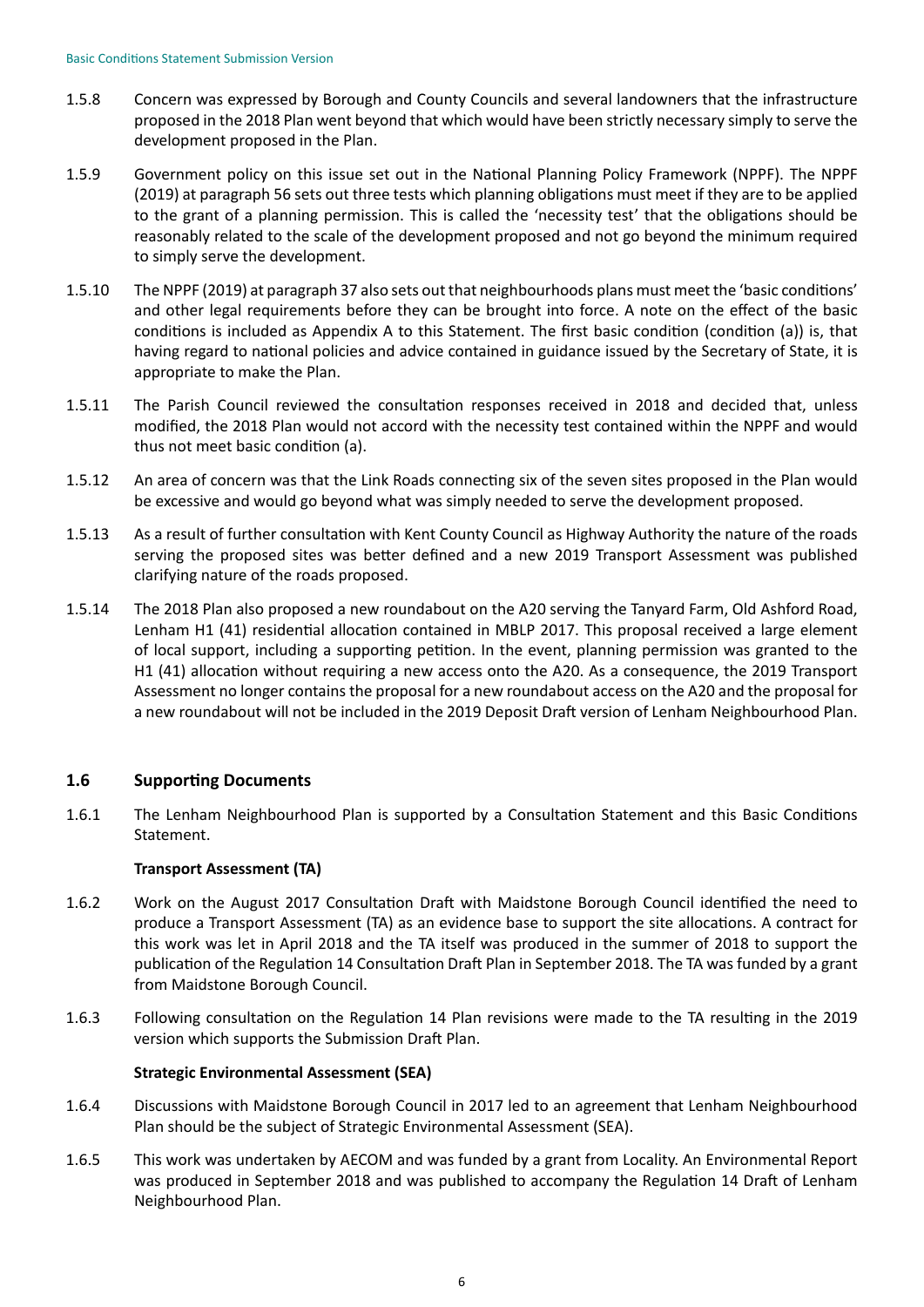1.6.6 The SEA has been updated and a revised Report has been produced to support the Submission Draft Plan.

#### **Agricultural Land Quality**

- 1.6.7 Paragraph 171 of the NPPF (February 2019) requires an understanding of agricultural land quality in circumstances, such as Lenham, where significant development of agricultural land is demonstrated to be necessary.
- 1.6.8 Land Research Associates (LRA) were commissioned to undertake a review of the "Likely Impact on Vest and Most Versatile Agricultural Land" of the Lenham Neighbourhood Plan proposals. The LRA report is dated 20th February 2019 and is published to support the Submission Draft Plan.
- 1.6.9 Having reviewed the quality of the agricultural land at the periphery of the village, the Report concludes that it is inevitable that development at the level set by MBLP will involve at least some best and most versatile land and will often need to be exclusively on such land.

#### **Viability**

- 1.6.10 Paragraphs 34 and 57 of the NPPF require a plan to be underpinned by up to date viability evidence. This approach is amplified in the National Planning Policy Guidance (NPPG).
- 1.6.11 A Financial Viability Statement was commissioned to support the Plan and was produced by BNP Paribas Real Estate (trading as Strutt and Parker) on 2<sup>nd</sup> August 2019. This work was commissioned on behalf of Lenham Parish Council was funded by members of the Infrastructure Delivery Group (IDG).
- 1.6.12 The FVS is published to support the Submission Draft Plan. The Statement concludes that all seven sites allocated can be brought forward with a policy compliant provision of affordable housing, Section 106 and Community Infrastructure Levy (CIL) payments whilst maintaining an appropriate landowner premium and developer's return.

#### **Archaeology**

- 1.6.13 Section 16 of the NPPF 'Conserving and enhancing the historic environment' requires that plans should understand the significance of heritage assets. This approach is amplified in the National Planning Policy Guidance (NPPG). When consulted on the 2018 Regulation 14 Draft Plan, both Historic England and Kent County Council raised the issue of the Historic Environment Record (HER) and how itshould be considered when formulating the Plan proposals.
- 1.6.14 RPS Group were commissioned to undertake an Archaeological Desk-Based Assessment. The Assessment is dated  $21<sup>st</sup>$  August 2019 and is published to support the Submission Draft Plan. The Assessment concludes that an archaeological evaluation of the Sites should follow the grant of planning consent secured by an appropriately worded archaeological planning condition.

#### **Housing Needs Assessment**

- 1.6.15 LenhamParish Council wished to understand the extentto which the Plan could assistinmeeting perceived housing needs arising within the Parish.
- 1.6.16 As a consequence, the Parish Council commissioned a Lenham Housing Needs Assessment (HNA). This Assessment was undertaken by AECOM and funded by a grant from Locality.
- 1.6.17 This approach is supported by paragraph 60 and 61 of the NPPF.
- 1.6.18 The HNA was used to assist in framing the housing policies within the Plan. The Assessment is published in support of the Submission Draft Plan.

#### **Landscape and Visual Baseline Assessment**

1.6.19 Much work on the evaluation of the Lenham landscape had been done during the production of earlier versions of the Plan (2016, 2017 and 2018). In finalising the Plan for Submission, the Parish Council wished to be informed as to the most valued local landscape and the sites most suitable for development in landscape terms. The Parish Council commissioned a Landscape and Visual Baseline Assessment report. This report was undertaken by David Parfitt, a Landscape Consultant, who had been engaged as part of the neighbourhood planning team since the production of the 2016 Plan.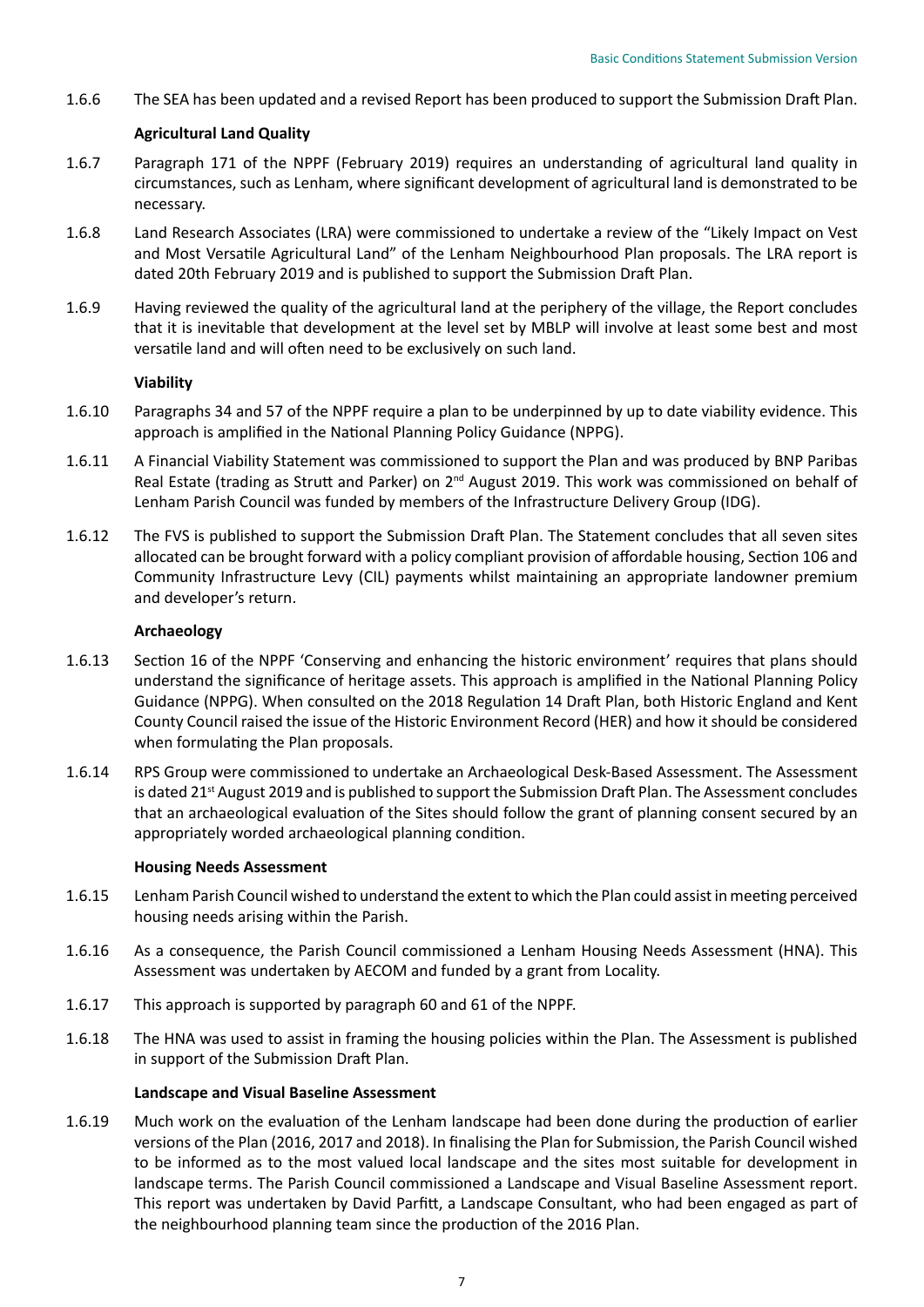- 1.6.20 Under the heading 'Conserving and enhancing the natural environment', the NPPF at paragraph 170(a) encourages planning policies to enhance the local environment by 'protecting and enhancing valued landscapes'.
- 1.6.21 The Parish Council wished to protect valued landscapes. As a consequence, the Regulation 14 Consultation Draft Plan (September 2018) included a Lenham Local Landscape Area (LLLA) notation, which extended east and south from the Parish Church of St. Mary and the Conservation Area.
- 1.6.22 Consultation with Maidstone Borough Council cast doubt on the LLLA notation and whether this policy approach complied with national and local plan policy guidance.
- 1.6.23 Further discussions were held with officers of the Borough Council to see if a different name could be chosen for the designation and indeed a different set of boundaries to it.
- 1.6.24 The Borough Council maintained its objection to the local valued landscape notation and the Parish Council decided to remove it from the Plan in its entirety.
- 1.6.25 The Landscape and Visual Baseline Assessment report was drafted to reflect the above decision. The report is published in support of the Submission Draft Plan.

#### **Provision of Local Health Services**

- 1.6.26 A significant issue arose both in the consultation on the Plan and with the Parish Council generally. The issue is accessibility to local health services and whether the system could cope with the addition of some 1,364 additional dwellings over the year 2017-2031.
- 1.6.27 The planning system is able to generate funding for the addition of new buildings to accommodate enhanced health provision if justified and proportionate. The system cannot, however, be used to fund the provision of additional health care professionals (including Doctors).
- 1.6.28 In recognition of this issue, and in order to better inform the public of the background to health care provision, the Parish Council produced a short note having regard to how the provision of local health services interacts with the Neighbourhood Plan. The note has been published in Support of the Deposit Draft Plan.

## **1.7 Key statements**

- 1.7.1 The draft Plan is submitted by Lenham Parish Council, which, as a qualifying body, is entitled to submit a Neighbourhood Plan for its own parish. The Plan has been prepared by the Lenham Neighbourhood Plan Group, which is led by Lenham Parish Council.
- 1.7.2 The whole parish of Lenham has been formally designated a Neighbourhood Area through an application under the Neighbourhood Planning Regulations 2012 and approved by Maidstone Borough Council on 13<sup>th</sup> May 2012.
- 1.7.3 The draft Plan contains policies relating to the development and use of land within the neighbourhood area. Proposals relating to planning matters (the use and development of land) have been prepared in accordance with the statutory requirements and processes set out in the Town and Country Planning Act 1990 (as amended by the Localism Act 2011) and the Neighbourhood Planning Regulations 2012.
- 1.7.4 The draft Plan identifiesthe period to which it relates as 2017 to 2031. This period has been chosen to align with the dates of the Maidstone Borough Local Plan (2017).
- 1.7.5 The draft Plan does not deal with county matters (mineral extraction and waste development), nationally significant infrastructure or any other matters set out in Section 61K of the Town and Country Planning Act 1990.
- 1.7.6 The draft Plan relates only to the parish of Lenham. It does not relate to more than one neighbourhood area. There are no other neighbourhood development plans in place within the neighbourhood area.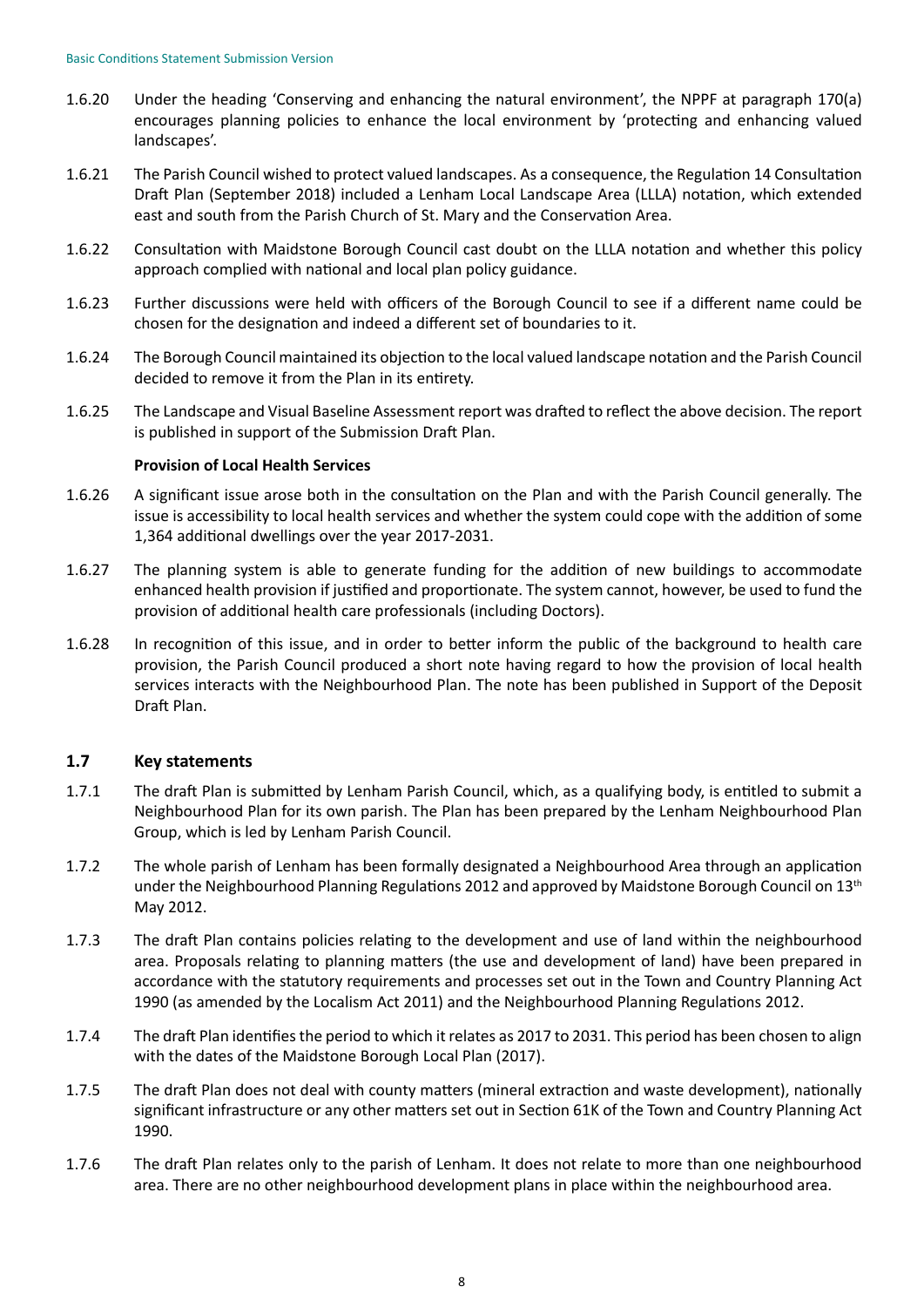## **2. National Planning Policy**

## **2.1 National Planning Policy Framework**

- 2.1.1 The Neighbourhood Plan must show that it has regard to national policies contained in guidance issue by the Secretary of State. This is principally provided by the National Planning Policy Framework (NPPF) and the Planning Practice Guidance (PPG).
- 2.1.2 Paragraphs 29, 30 and 37 of the National Planning Policy Framework (February 2019) (the Framework) refer explicitly to neighbourhood plans. The Framework confirms the basic conditions and states in addition that neighbourhood plans should not promote less development than set out in the strategic policies for the area or undermine those strategic policies.
- 2.1.3 For the purpose of this Plan, the development plan comprises Maidstone Borough Local Plan, adopted October 2017.
- 2.1.4 This section demonstrates that the Lenham Neighbourhood Plan has regard to relevant goals within the NPPF in relation to:
	- 1) Delivering a sufficient supply of homes
	- 2) Building a strong, competitive economy
	- 3) Promoting healthy and safe communities
	- 4) Promoting sustainable transport
	- 5) Supporting high quality communications
	- 6) Making effective use of land
	- 7) Achieving well-designed places
	- 8) Conserving and enhancing the natural environment
	- 9) Conserving and enhancing the historic environment

#### **2.2 Delivering a sufficient supply of homes**

| 2.2.1 | Section 11 of the Plan contains a set of policies which   NPPF paragraphs 59-66<br>release 1000 dwellings on 7 sites (Strategic Housing<br>Delivery Site 1-7). Appendix B and the Strategic<br>Environmental Assessment Report set out in detail the<br>process by which the 7 Strategic Housing Delivery Sites<br>were identified.                                                                                                                                                                                                                                |  |
|-------|--------------------------------------------------------------------------------------------------------------------------------------------------------------------------------------------------------------------------------------------------------------------------------------------------------------------------------------------------------------------------------------------------------------------------------------------------------------------------------------------------------------------------------------------------------------------|--|
| 2.2.2 | There has been extensive consultation with the NPPF paragraph 67<br>landowners, developers and their representatives during<br>the preparation of the Plan. To facilitate this, Lenham<br>Parish Council established a special grouping for the<br>Plan called the Infrastructure Delivery Group (IDG). The<br>IDG has met every 2/3 months since early 2018 and has<br>discussed many issues arising with the Plan.                                                                                                                                               |  |
| 2.2.3 | The work of the IDG led to collaborative funding of NPPF paragraph 67<br>the 'Lenham Neighbourhood Plan - Financial Viability<br>Statement - August 2019' produced by BNP Paribas Real<br>Estate (t/a Strutt and Parker). That Viability Statement<br>establishes that there are no abnormal costs applying<br>at Lenham and that the 7 sites can all be delivered,<br>with associated infrastructure in a viable manner. This<br>work fits in with paragraph 67 of the Framework and<br>associated material contained in the Planning Practice<br>Guidance (PPG). |  |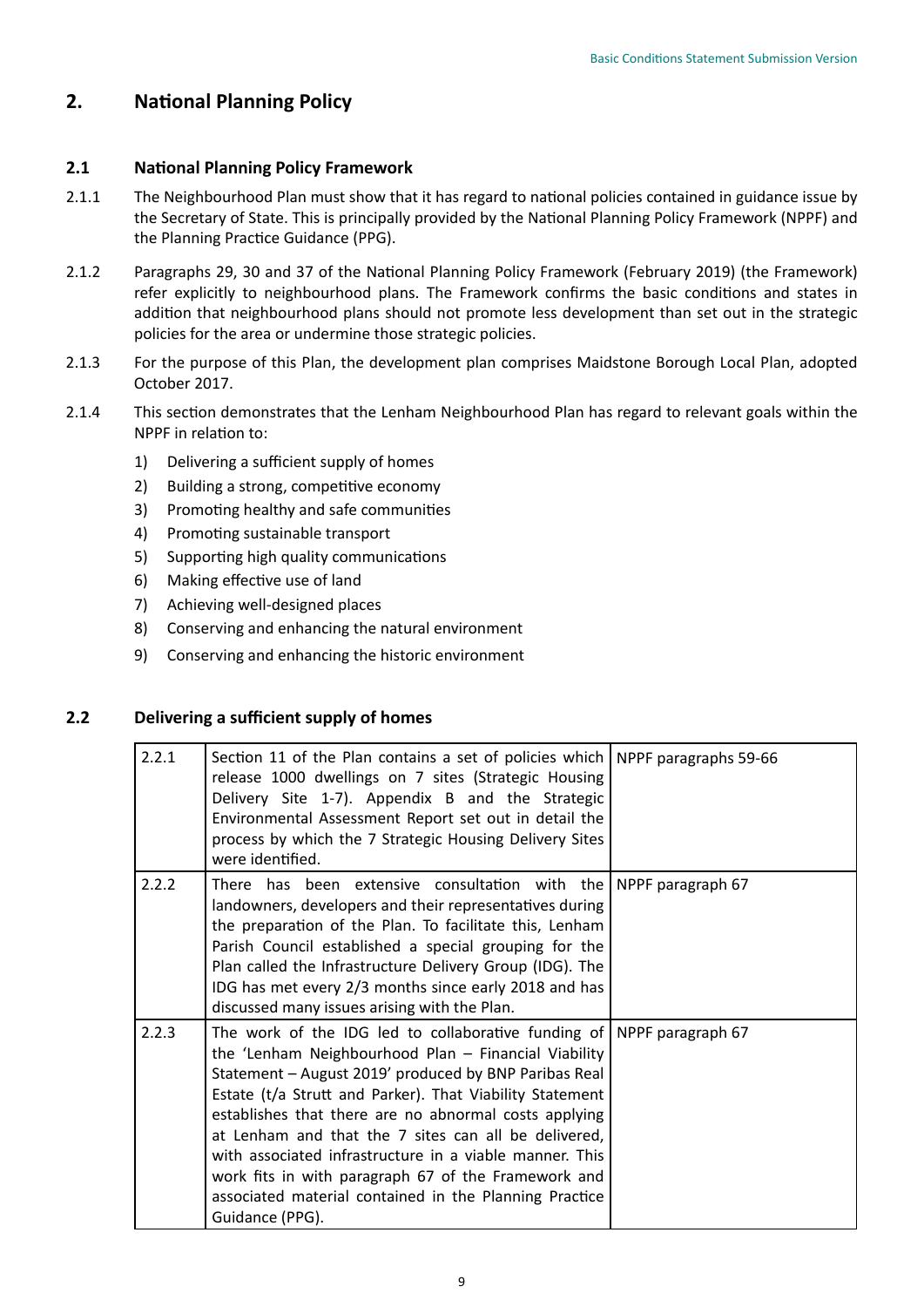## **2.3 Building a strong, competitive economy**

| 2.3.1 | Section 7 of the Plan contains policies to support   NPPF paragraphs 80 and 81 |  |
|-------|--------------------------------------------------------------------------------|--|
|       | the role of Lenham Square as an employment centre                              |  |
|       | (Policy EMP1). Policy EMP2 supports proposals to                               |  |
|       | form a secondary employment and social hub around                              |  |
|       | Lenham Station. Policy EMP3 is generally supportive of                         |  |
|       | employment opportunities elsewhere.                                            |  |

## **2.4 Promoting healthy and safe communities**

| 2.4.1 | The site selection process in the Plan was based on<br>selecting housing sites which are accessible to a range of<br>facilities, including schools, by walking and cycling. This is<br>described in Appendix B to this Statement. | NPPF paragraph 91(e), 92 and 94 |
|-------|-----------------------------------------------------------------------------------------------------------------------------------------------------------------------------------------------------------------------------------|---------------------------------|
| 2.4.2 | The Plan contains (at Section 8.0) a series of policies NPPF paragraph 92 and 94<br>aimed at supporting and expanding schools, community<br>facilities and local health facilities.                                               |                                 |
| 2.4.3 | The Strategic Housing Delivery Sites (SHDS) include NPPF paragraph 96 and 97<br>specific requirements to provide additional public open<br>space, both for recreation and as amenity space. See also<br>LNP Policy GS1.           |                                 |
| 2.4.4 | The Plan (Section 6.2) identifies 5 areas which are NPPF paragraphs 99 and 100<br>designated as Local Green Spaces. See also LNP Policy<br>LGS1.                                                                                  |                                 |

## **2.5 Promoting sustainable transport**

| 2.5.1 | The approach to site selection in Lenham Neighbourhood   NPPF paragraphs 102 to 105 |  |
|-------|-------------------------------------------------------------------------------------|--|
|       | Plan was, to a significant extent, based on the desire                              |  |
|       | to choose a set of sites able to score highly against                               |  |
|       | sustainable transport criteria and deliver an enhanced                              |  |
|       | foot, cycle and bus network based on easy links to                                  |  |
|       | Lenham Railway Station. This approach is reflected in                               |  |
|       | the SHDS (see Section 11) and the approach to delivering                            |  |
|       | infrastructure.                                                                     |  |

## **2.6 Supporting high quality communications**

| 2.6.1 |                                |  |  | Lenham Neighbourhood Plan supports high quality NPPF paragraph 112 and 113 |
|-------|--------------------------------|--|--|----------------------------------------------------------------------------|
|       | communications infrastructure. |  |  |                                                                            |
|       | See Policy SHDS1(5).           |  |  |                                                                            |

## **2.7 Making effective use of land**

| 2.7.1 | The development of the SHDS is based on an average NPPF paragraphs 122 and 123<br>residential density of 30 dwellings per hectare (see<br>Lenham Neighbourhood Plan Section 11). This is regarded                                          |  |
|-------|--------------------------------------------------------------------------------------------------------------------------------------------------------------------------------------------------------------------------------------------|--|
|       | as an appropriate density for Lenham bearing in mind the<br>rural character of the Parish. The provision of Maidstone<br>Borough Local Plan to provide approximately 1000<br>dwellings is met in full by the Lenham Neighbourhood<br>Plan. |  |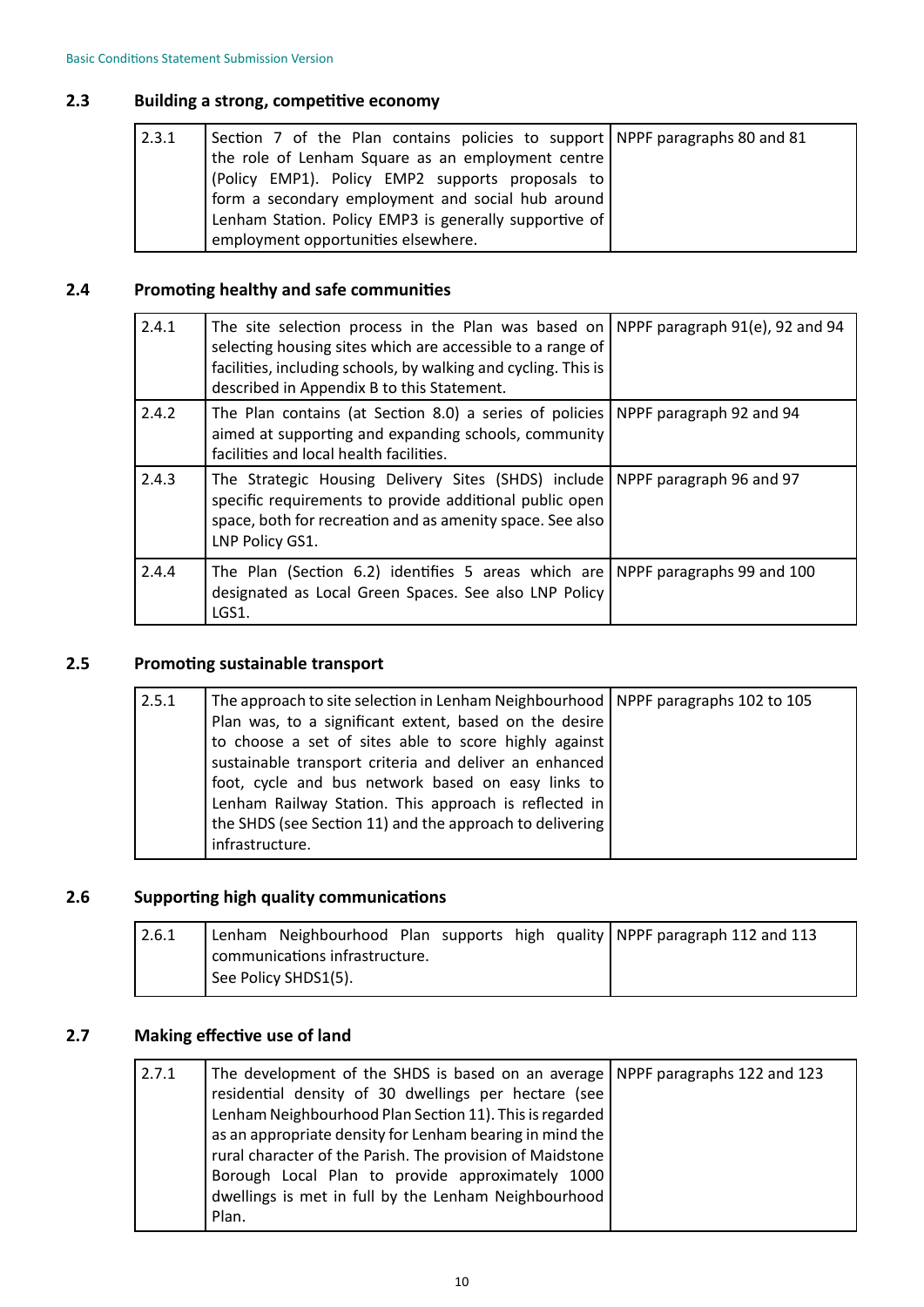## **2.8 Achieving well-designed places**

| 2.8.1 | Lenham Neighbourhood Plan Section 4 contains a number   NPPF paragraphs 124 and 127<br>of policies aimed at securing high quality design. Policies<br>D1 to D5 seek to achieve this objective. Within the SHDS,<br>Policy SHDS 2 sets out a series of ten design principles to<br>inform the development of the new housing areas. The<br>Plan is supported by the Lenham Masterplanning Report<br>which sets out the basic design quality parameters for<br>the Strategic Housing Delivery Sites. |  |
|-------|----------------------------------------------------------------------------------------------------------------------------------------------------------------------------------------------------------------------------------------------------------------------------------------------------------------------------------------------------------------------------------------------------------------------------------------------------------------------------------------------------|--|
|-------|----------------------------------------------------------------------------------------------------------------------------------------------------------------------------------------------------------------------------------------------------------------------------------------------------------------------------------------------------------------------------------------------------------------------------------------------------------------------------------------------------|--|

## **2.9 Meeting the challenge of climate change, flooding and coastal change**

| 2.9.1 | Lenham Neighbourhood Plan Policy SHDS 1(ii) requires   NPPF paragraph 165<br>the provision of sustainable drainage systems within the<br>new housing areas.              |  |
|-------|--------------------------------------------------------------------------------------------------------------------------------------------------------------------------|--|
| 2.9.2 | Section 10 of the Plan contains a set of policies aimed at   NPPF paragraph 148<br>facilitating the provision of charging for electric vehicles<br>(Policy AQ1 and AQ2). |  |

## **2.10 Conserving and enhancing the natural environment**

| 2.10.1 | The site selection process in Lenham Neighbourhood<br>Plan avoided selection of sites within the Kent Downs<br>AONB. See Appendix B to this Statement.                                                                                                                                                                                                                                                                                                                                                                                                                                                                                                                                                                                                                                                                     | NPPF paragraph 172             |
|--------|----------------------------------------------------------------------------------------------------------------------------------------------------------------------------------------------------------------------------------------------------------------------------------------------------------------------------------------------------------------------------------------------------------------------------------------------------------------------------------------------------------------------------------------------------------------------------------------------------------------------------------------------------------------------------------------------------------------------------------------------------------------------------------------------------------------------------|--------------------------------|
| 2.10.2 | The SHDS selection process avoided the most locally<br>valued landscape areas. The Plan mitigates against any<br>potential environmental harm by incorporating high<br>quality Masterplanning in the design process.                                                                                                                                                                                                                                                                                                                                                                                                                                                                                                                                                                                                       | NPPF paragraphs 170(a) and 171 |
| 2.10.3 | Lenham Neighbourhood Plan Policy GS1 supports<br>proposals which enhance wildlife<br>habitats.<br><b>The</b><br>SHDS selection process avoided areas of habitat and<br>biodiversity value. SHDS3 includes provision for a wildlife<br>and landscape corridor of not less than 15m in width to<br>protect the integrity of Kiln Wood to the south which is<br>an area of ancient woodland. Kiln Wood is owned and<br>managed by Kent Wildlife Trust and a Local Wildlife Site.<br>The Trust has been consulted on the Plan proposals.                                                                                                                                                                                                                                                                                       | NPPF paragraphs 174 and 175    |
| 2.10.4 | In its process of site selection, Lenham Neighbourhood<br>Plan has had regard to the provision of the NPPF as<br>expressed in paragraph 170(b). Lenham Parish Council is<br>aware of the quality of the landscapes within the Parish<br>and has deliberately sought not to allocate housing<br>development on sites which are remote from existing<br>large-scale developments. Similarly, the Plan has avoided<br>making allocations which would have an adverse impact<br>on features such as Sites of Special Scientific Interest or<br>ancient woodland. The land on the periphery of Lenham<br>all tends to be of high-quality agricultural land, including<br>best and most versatile. The Plan has had regard to<br>the quality of agricultural land as one of a number of<br>considerations in selecting the SHDS. | NPPF paragraph 170(b)          |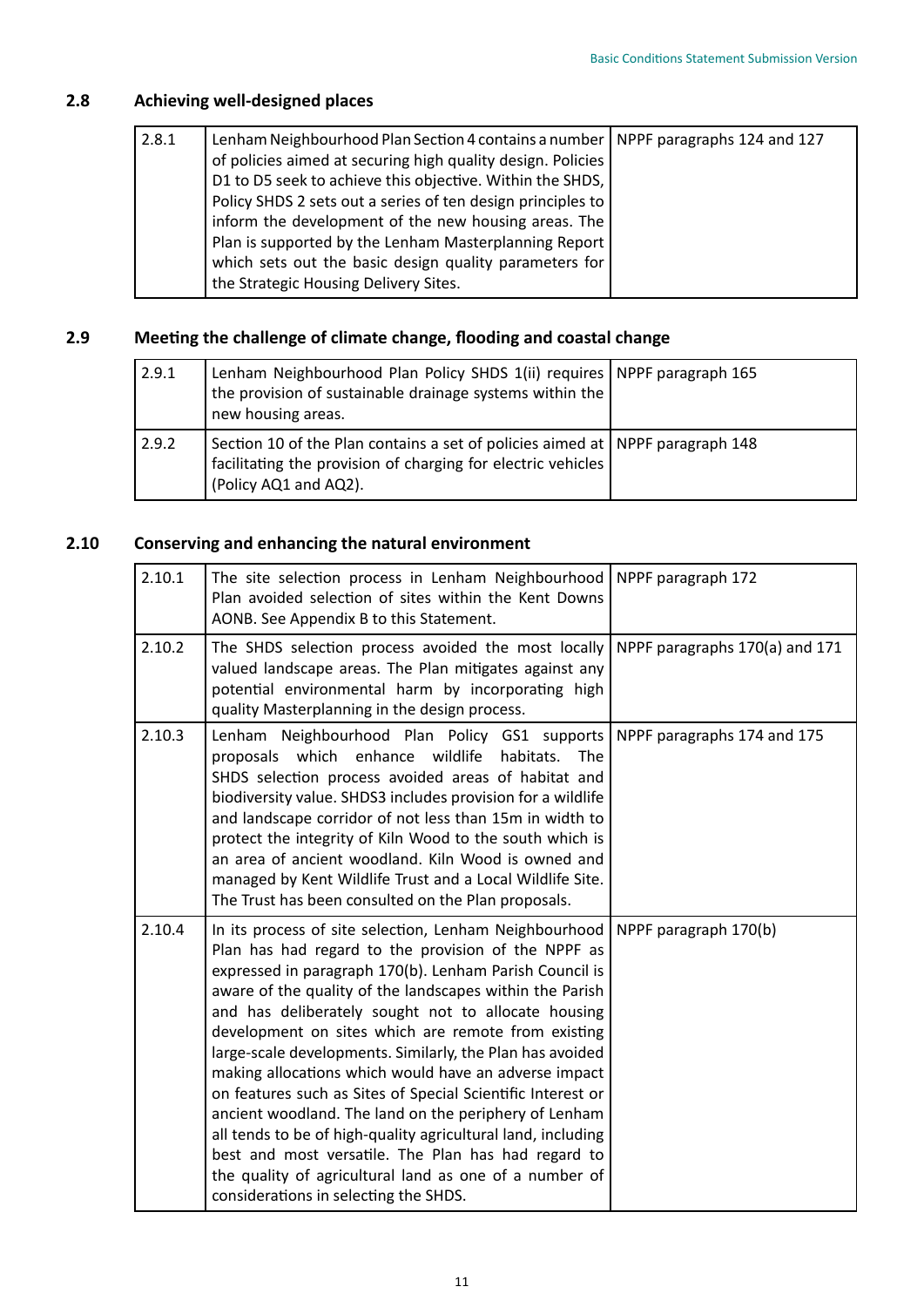## **2.11 Conserving and enhancing the historic environment**

| 2.11.1 | The NPPF at paragraph 185 asks that plans set out a<br>positive strategy for conservation and enjoyment of<br>the historic environment. Paragraph 185(d) refers to<br>opportunities to draw on the contribution made by the<br>historic environment to the character of a place. The<br>Parish Council has had regard to that NPPF policy in<br>the process of both selecting the SHDS and the sites for<br>Local Green Space. Policy LGS1(5) identifies Court Lodge<br>Meadow as a Local Green Space.                                                                                                                                                                                                                                                                                                                                                                           | NPPF paragraph 185          |
|--------|----------------------------------------------------------------------------------------------------------------------------------------------------------------------------------------------------------------------------------------------------------------------------------------------------------------------------------------------------------------------------------------------------------------------------------------------------------------------------------------------------------------------------------------------------------------------------------------------------------------------------------------------------------------------------------------------------------------------------------------------------------------------------------------------------------------------------------------------------------------------------------|-----------------------------|
| 2.11.2 | For many people the unique charm of Lenham village<br>arises from the fact that the open countryside penetrates<br>through the churchyard to the Square, which lies within<br>the Conservation Area at the heart of the village. The<br>Conservation Area contains many listed buildings,<br>including the Grade 1 Listed barn which has survived<br>virtually unaltered since Medieval times. The views<br>towards these Listed Buildings, when approaching on<br>the well-used footpath across Court Lodge Meadow, are<br>quintessentially Lenham. The Parish Council wishes the<br>Neighbourhood Plan to do all it can to protect this unique<br>element adding character to the Parish. The Parish<br>Council believes that it is an important attribute of the<br>Neighbourhood Plan that it should contain appropriate<br>policies to protect the very best of the Parish. | NPPF paragraphs 185(d)      |
| 2.11.3 | The Plan reflects important policies contained within<br>NPPF paragraph 185(d) to draw on the contribution<br>made by the historic environment to character of place<br>in this regard. In the preparation of the Plan the Parish<br>Council has had regard to comments made by Kent<br>County Council, Maidstone Borough Council and Historic<br>England. The Plan has therefore had regard to the historic<br>environment record (HER). The SHDS avoid potential<br>conflicts with any known heritage asset.                                                                                                                                                                                                                                                                                                                                                                   | NPPF paragraphs 187 and 190 |

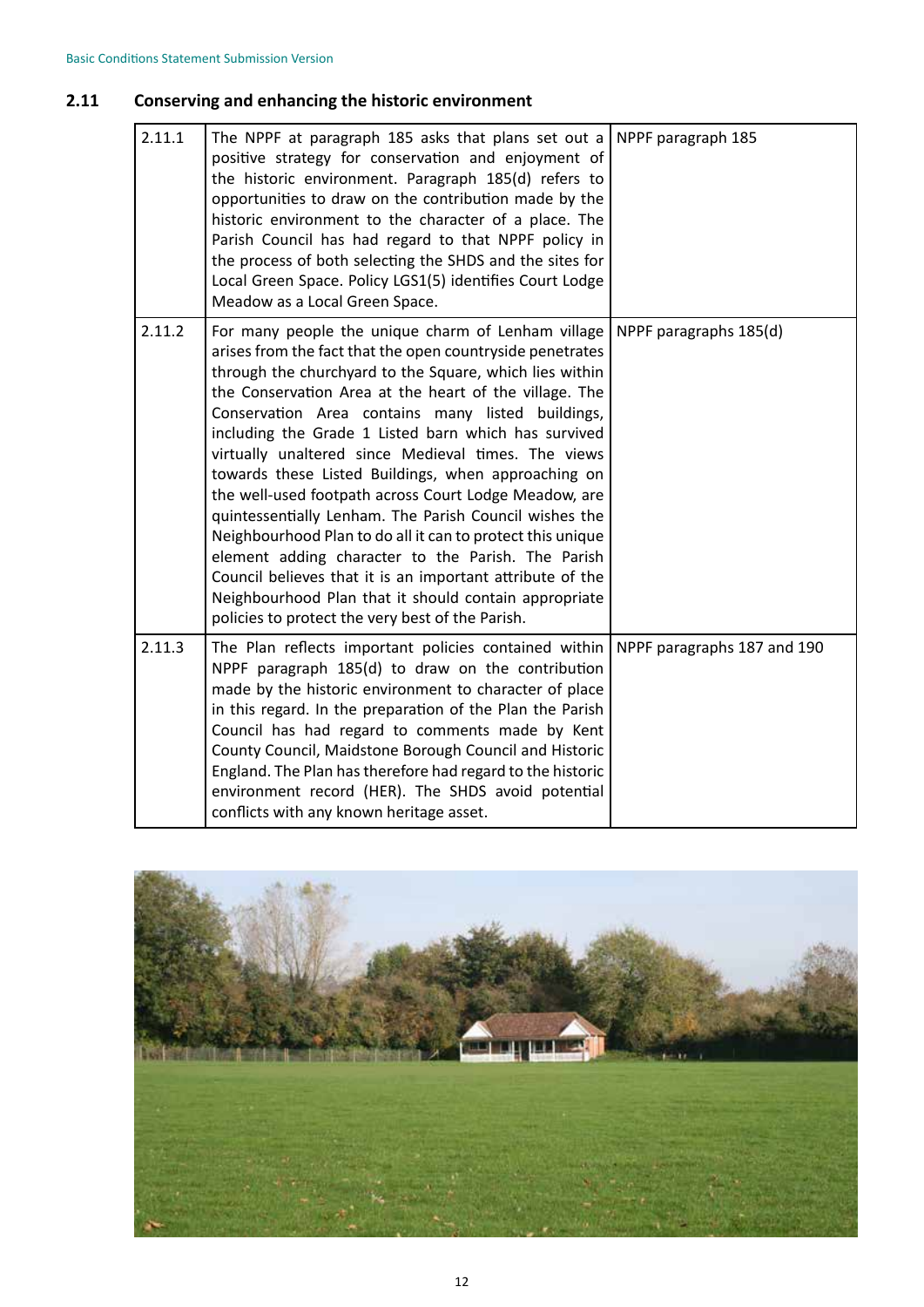## **3. Sustainable Development**

#### **3.1 Achieving sustainable development**

- 3.1.1 The NPPF (paragraph 7) states that the 'purpose of the planning system is to contribute to the achievement of sustainable development'. Sustainable development is defined as 'meeting the needs of the present without compromising the ability of future generations to meet their own needs'.
- 3.1.2 The NPPF views sustainability as made up of three objectives: economic, social and environmental. These objectives are interdependent and should be pursued in mutually supportive ways. The objectives are:
	- 1) Economic: to help build a strong, responsive and competitive economy, by ensuring that sufficient land of the right types is available in the right places and at the right time to support growth, innovation and improved productivity; and by identifying and coordinating the provision of infrastructure.
	- 2) Social: to support strong, vibrant and healthy communities, by ensuring that a sufficient number and range of homes can be provided to meet the needs of present and future generations; and by fostering a well-designed and safe built environment, with accessible services and open spaces that reflect current and future needs and support communities' health, social and cultural well-being.
	- 3) Environmental: to contribute to protecting and enhancing our natural, built and historic environment; including making effective use of land, helping to improve biodiversity, using natural resources prudently, minimising waste and pollution, and mitigating and adapting to climate change, including moving to a low carbon economy.
- 3.1.3 The following section summarises howthe objectives and policiesin the Plan contribute toward sustainable development as defined in the NPPF. This demonstrates that the objectives of the Plan are considered to comprise a balance of social, economic and environmental goals.

#### **3.2 Economic Sustainability**

- 3.2.1 The following Plan policies are particularly relevant:
	- 1) Policy EMP1 Lenham Square
	- 2) Policy EMP2 Lenham Station
	- 3) Policy EMP3 Employment Opportunities
	- 4) Policy TOU1 Tourism
	- 5) Policy SHDS Sites  $1 7$
- 3.2.2 The Plan notes that the area benefits from proximity to a number of natural landscape environments that are visited by day-trippers, however the village does not capture the benefit of this high visitor footfall to the surrounding areas. The Plan therefore aims to integrate the area more successfully with enhanced walking and cycling routes to encourage day-trippers to also visit Lenham village.
- 3.2.3 The Plan also encourages economic development in Lenham Square in order to broaden the retail offer and enhance the centre as a location for shopping and to contribute to the evening economy. The Plan encourages the development to increase economic activity in the town centre. Finally, the Plan supports small businesses within the built-up area.
- 3.2.4 By incorporating the allocation of 1000 dwellings, the Plan supports associated economic activity within the Plan period to 2031.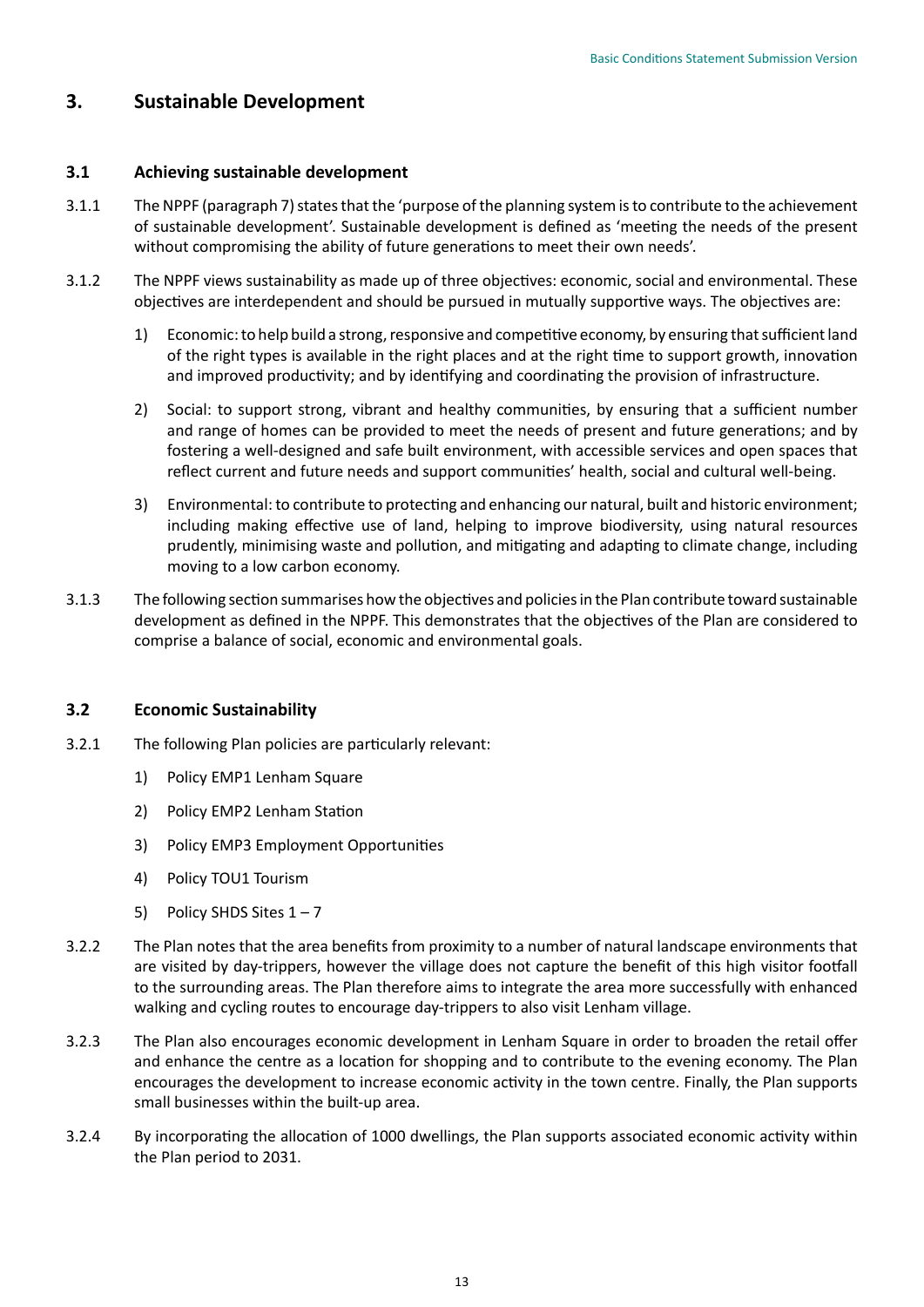#### **3.3 Social Sustainability**

- 3.3.1 The following Plan policies are particularly relevant:
	- 1) Policy CF1 Community Facilities
	- 2) Policy CF2 Lenham Community Centre
	- 3) Policy CF3 Health Infrastructure
	- 4) Policies ED1-ED4 Education
	- 5) Policy SHDS 1-4. Public Open Space
	- 6) Policy SHDS 1-3 Housing Mix and Tenure.
	- 7) Policy CIL1 Community Infrastructure Levy
- 3.3.2 The Plan encouragesthe provision of community facilities,such as education and healthcare. Green Space is encouraged in new developments to provide opportunities for community uses, such as allotments and food production. The Plan acknowledges that such facilities and active travel routes can contribute towards good placemaking in new developments. The Plan supports the integration of new and existing communities to ensure that communities are cohesive.
- 3.3.3 The Plan also encourages community facilities to be provided within walking and cycling distance from homes. Walking and cycling facilities should be safe and convenient to use and should provide connections between residential, retail, leisure and community uses. Public transport proposals should provide connections to Lenham railway station.
- 3.3.4 Throughout the Plan, policies encourage the improvement of the quality of the public realm to facilitate civic spaces and create safe communities. Particular attention is given to improving the public realm in Lenham Square for people to relax and interact with each other.

## **3.4 Environmental Sustainability**

- 3.4.1 The following Plan policies are particularly relevant:
	- 1) Policy D1 Quality Design
	- 2) Policy D2 Small-scale Development
	- 3) Policy D3 Innovation and Variety
	- 4) Policy D4 Self and Custom- built Homes
	- 5) Policy D5 Residential Car Parking Design
	- 6) Policy AT1 Active Travel
	- 7) Policy AT2 Public Transport
	- 8) Policy AT3 Travel Projects
	- 9) Policy ES1 Natural and Amenity Green Space
	- 10) Policy LGS1 Local Green Space
	- 11) Policy AQ1 Charging Points for Electric Vehicles
	- 12) Policy AQ2 Charing Points for Electric Vehicles Within New Housing Development
	- 13) SHDS1 SHDS General Requirements
	- 14) SHDS2 SHDS Design Principles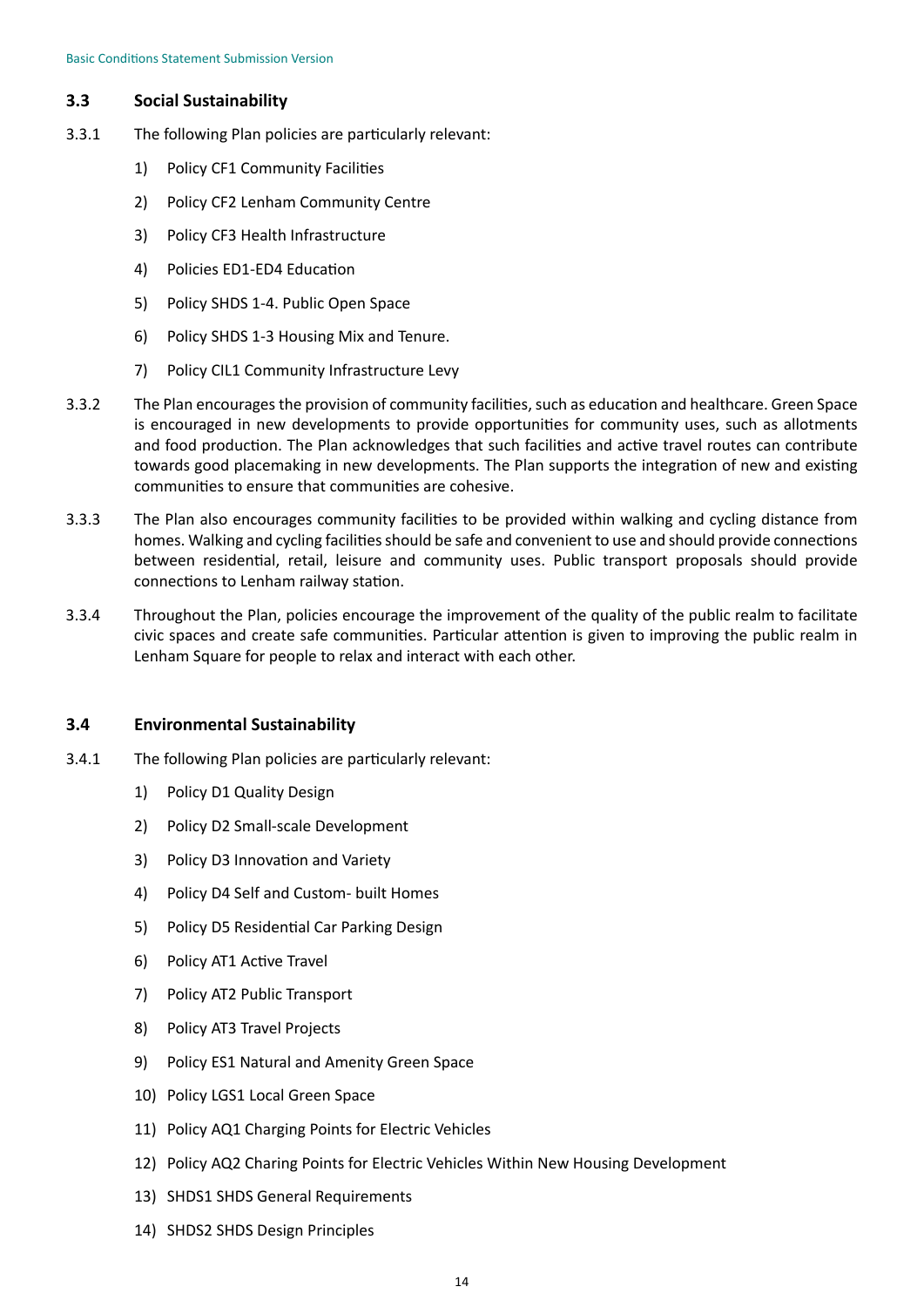- 3.4.2 Throughout the Plan important local sites are protected, such as the Kent Downs AONB.
- 3.4.3 Active travel is encouraged throughout the Plan through connected walking and cycling routes in an attempt to decrease car usage and thus mitigate climate change. Environmental sustainability is also encouraged in the design and construction of developments.
- 3.4.4 Consideration is given to preserving and enhancing heritage assets and the ancient market town character of Lenham Square.
- 3.4.5 Finally, the Plan seeks to channel CIL payments to projects aligned with providing and enhancing natural space, active travel routes and improving the character of the appearance of Lenham Square.

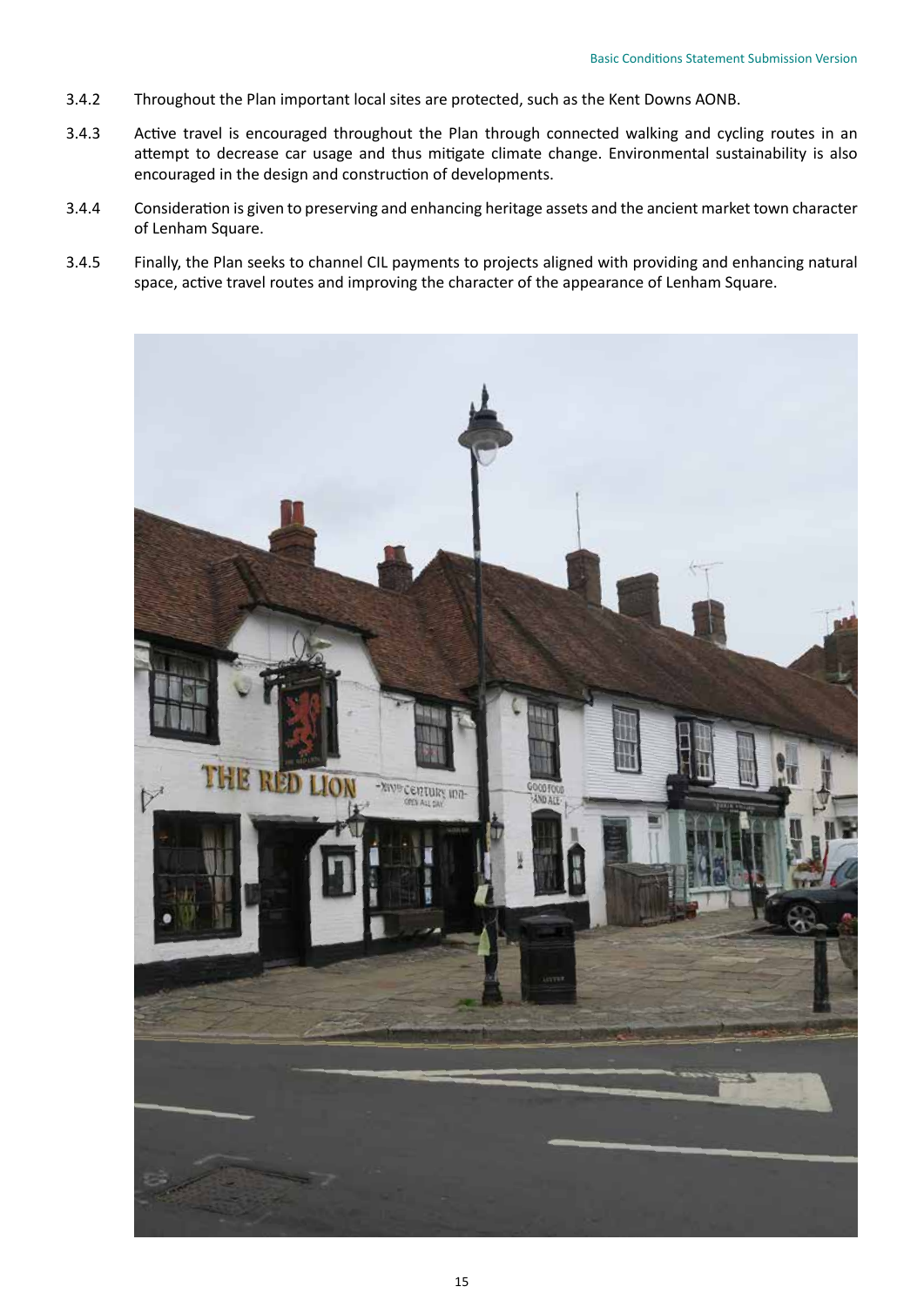## **4. The Development Plan**

## **4.1 Overview of the development plan status**

- 4.1.1 For Neighbourhood Plansto meet the Basic Conditionsset out in the Neighbourhood Planning regulations they need to demonstrate general conformity with the strategic policies of the development plan.
- 4.1.2 The NPPF establishes what should be covered by a strategic policy in a Local Plan. It states that such policies should provide a clear starting point for any non-strategic policies that are needed and should not extend to detailed matters that are more appropriately dealt with through neighbourhood plans or other non-strategic policies. Paragraph 20 of the NPPF states that strategic policies should help to deliver:
	- 1) Housing (including affordable housing), employment, retail, leisure and other commercial development;
	- 2) Infrastructure for transport, telecommunications, security, waste management, water supply, wastewater, flood risk and coastal change management;
	- 3) Community facilities (such as health and cultural infrastructure); and
	- 4) Conservation and enhancement of the natural, built and historic environment, including landscapes and green infrastructure, and planning measures to address climate change mitigation and adaption.

 Strategic policies are set out in the Maidstone Borough Local Plan (2017).

## **4.2 Lenham Rural Service Centre**

- 4.2.1 Maidstone Borough Local Plan Strategic Policy SP8 makes provision for Lenham as a Rural Service Centre within the settlement hierarchy of Maidstone.
- 4.2.2 SP8(1) refers to two housing allocations H1(41) and the H1(42) which are now both permitted.
- 4.2.3 SP8(2) refers to two pitches for Gypsy and Traveller accommodation in accord with policy GT1(8).
- 4.2.4 SP8(3) refers to the three sites which are designated as Economic Development Areas within Maidstone Borough Local Plan in accord with policy SP22.
- 4.2.5 SP8(4) refers to the infrastructure requirements necessary to support the above-mentioned provisions.
- 4.2.6 Policy SP8(5) states that the loss of local shops, community facilities and green spaces will be resisted. New retail development community services and open space will be supported to meet local needs.
- 4.2.7 The following policies in the Plan are consistent with MBLP Policy SP8:
	- 1) Policy GS1 Natural and amenity green space
	- 2) Policy EMP1 Employment and retail at Lenham Square
	- 3) Policy EMP2 Employment and retail at Lenham Railway Station
	- 4) Policy EMP3 Mix of employment opportunities
	- 5) Policy CF1 Community facilities
	- 6) Policy CF3 Health Infrastructure
	- 7) Policies ED1-4 Education facilities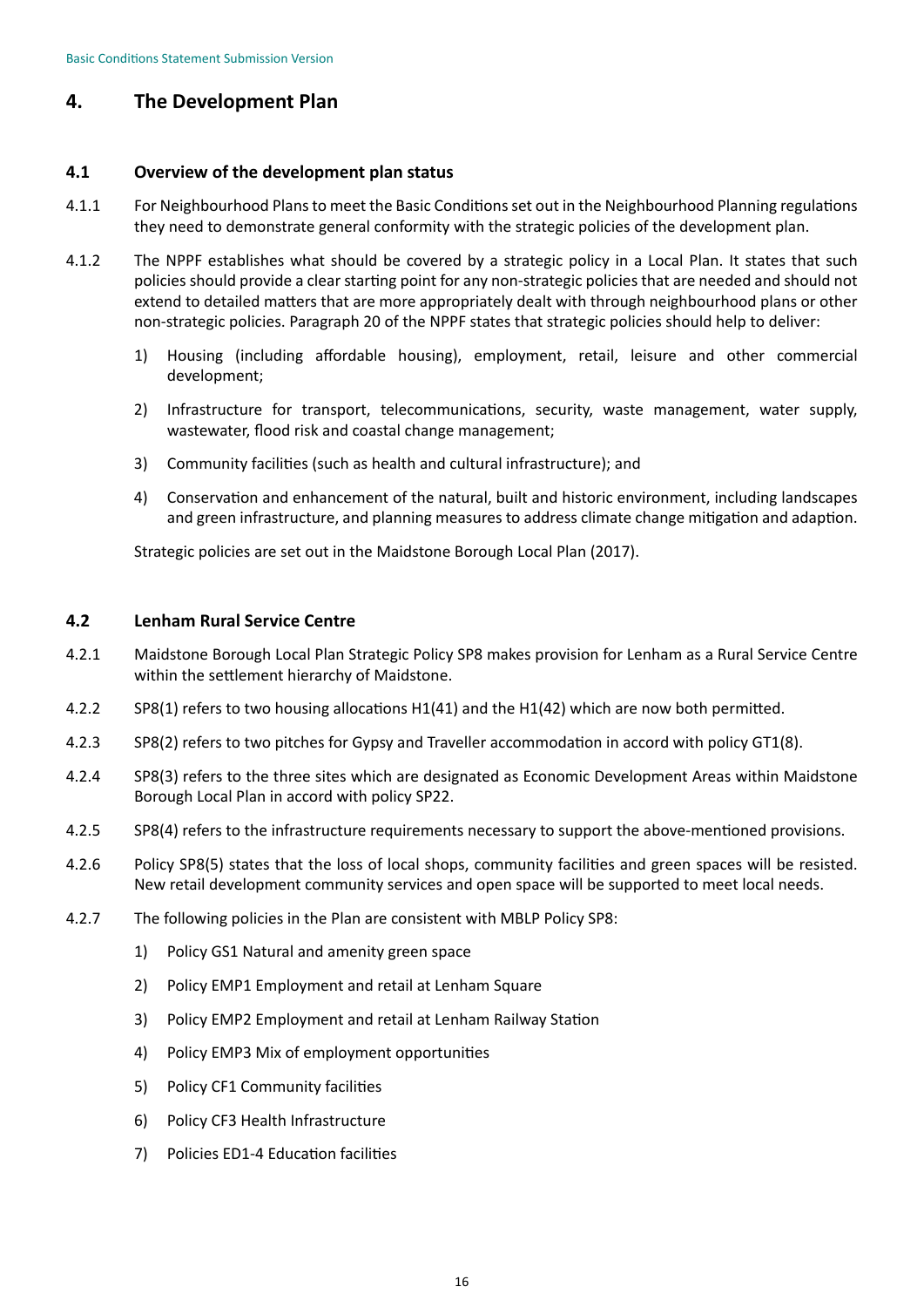#### **4.3 Lenham Broad Location for Growth**

4.3.1 MBLP Policy identifies Lenham as a broad location for growth and reads as follows:

'Lenham is also identified as a broad location for growth for the delivery of approximately 1000 dwellings post April 2021, in accordance with policy H2(3). Master planning of the area will be essential to achieve *a high-quality design and layout, landscape and ecological mitigation, and appropriate provision of supporting physical,social and green infrastructure. Housing site allocations and associated infrastructure requirements will be made through the Lenham Neighbourhood Plan or through the local plan review to be adopted by April 2021. Housing sitesshould avoid significant adverse impact on the setting of the AONB and coalescence with neighbouring Harrietsham.'*

- 4.3.2 Provision for Masterplanning is incorporated within Policy SHDS1 (v) and (vi) of the Plan.
- 4.3.3 The Strategic Housing Delivery Sites make provision for a total of approximately 1000 dwellings asrequired by MBLP Policy SP8 (6).
- 4.3.4 The Lenham broad location for housing growth is further considered in MBLP Policy H2 (3) as follows:

'The rural service centre of Lenham is identified as a broad location in accordance with policies SP8 and H2 for approximately 1000 dwellings post April 2021. Master planning of the area will be essential to achieve *a high-quality design and layout, landscape and ecological mitigation, and appropriate provision of supporting physical,social and green infrastructure. Housing site allocations and associated infrastructure requirements will be made through the Lenham Neighbourhood Plan and/or the local plan review.*

It is important that development of Lenham takes place in a manner that is well integrated with the existing communities of Lenham, so that they are seen as, and function as, the village which they adjoin, *rather than stand-alone communities. In order to ensure a coordinated planned approach, proposals for development within Lenham which come forward prior to an agreed Neighbourhood Plan and/or the local plan review being adopted will be refused.*

 *Housing site allocations and associated infrastructure requirements will be made through the Lenham Neighbourhood Plan and/or the local plan review which will illustrate how environmental, social, design and economic objectives of the local plan will be met and to demonstrate the physical and functional integration of the site(s) within Lenham. The Neighbourhood Plan and/or local plan will incorporate and address the following principles:*

- 1) Make efficient use of land and provide a broad range or housing choice by size and tenure (including *market and affordable housing) and cater for people with special housing needs;*
- *2) Outline measures to mitigate the traffic impacts from development on the strategic and local road networks;*
- *3) Identify appropriate provision of, or contributions towards infrastructure improvements;*
- *4) Incorporate primary school(s) and secondary school(s) if the scale of development justifies on-site, or if not, contributions to provision off-site in order to meet the needs generated by the broad location;*
- *5) Ensure development isfully integrated with the surround village through shared community uses, and a variety of transport modes including walking, cycling and public transport;*
- *6) Provide, commensurate with the scale of development, a network of open spaces and green infrastructure for amenity, play, sport and recreation, including allotments, local nature reserves woodlands, green spaces and wildlife corridors. Such provision should respond positively to the wider area of enhanced linkages and networks;*
- *7) Incorporate appropriate landscape treatment which ensures that developments can be satisfactorily assimilated into the surrounding area;*
- *8) Protect and, where possible, enhance any features of biodiversity value on site or which are off-site but might be affected by the proposed development;*
- *9) Incorporate an appropriate flood risk management strategy and measures for its implementation;*
- *10) Ensure adequate provision is made for enhanced and comprehensive sewerage infrastructure.'*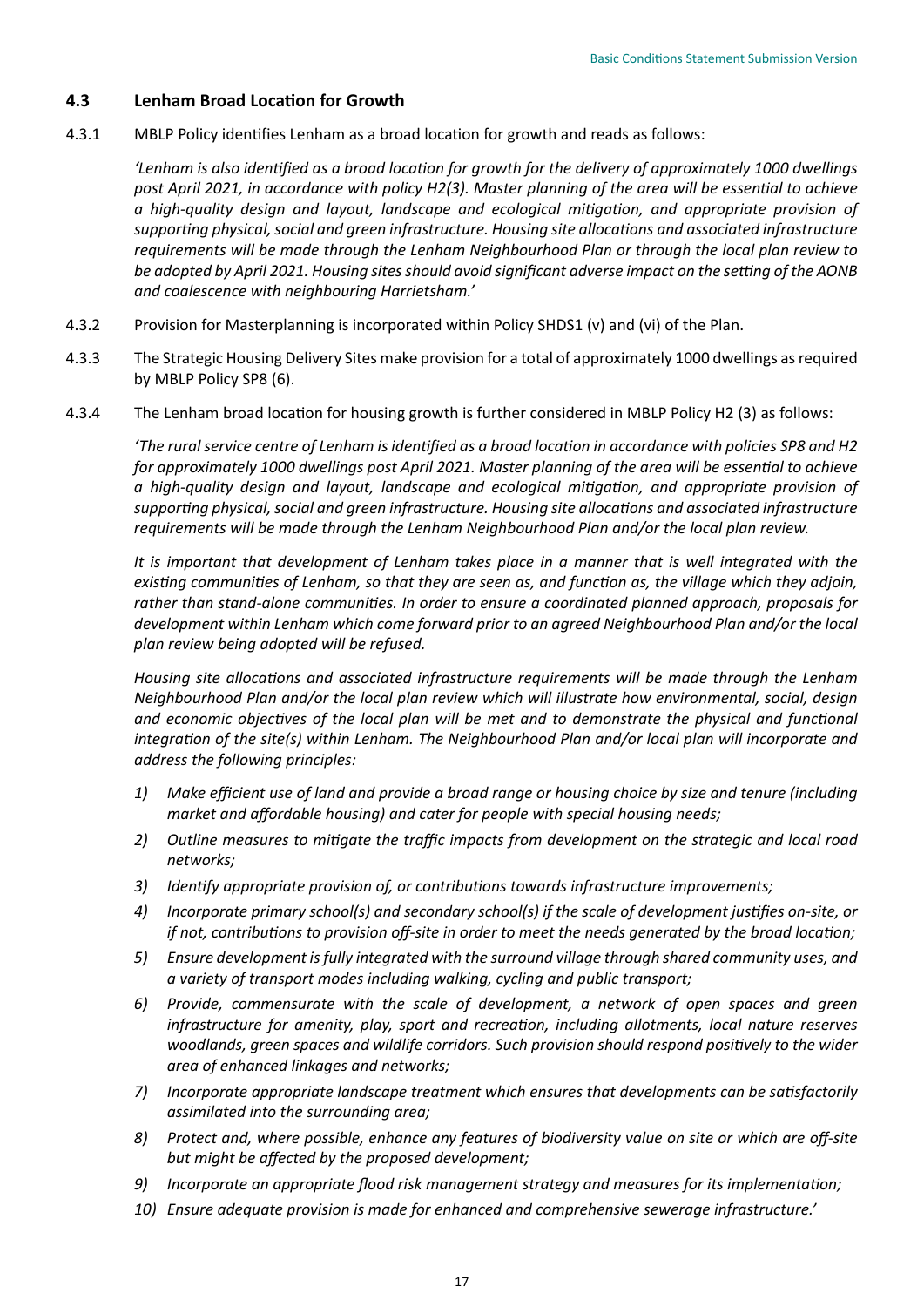## **4.3.5 The Plan responds to the MBLP broad location allocation as follows:**

| <b>MBLP Requirement</b>                       | <b>LNP Response</b>                                                                                                                                                                                                           |
|-----------------------------------------------|-------------------------------------------------------------------------------------------------------------------------------------------------------------------------------------------------------------------------------|
| H2 (3) (i) Range of Housing Choice            | Policy SHDS (iii) Affordable Housing<br>Policies SHDS Sites 1 to 7                                                                                                                                                            |
| H2 (3) (i) Range of Housing Choice and Tenure | Policy SHDS3 Housing Mix and Tenure                                                                                                                                                                                           |
| H2 (3) (2) Mitigate Traffic Impacts           | Policies SHDS Sites 1 to 7<br>Policy SHDS 1 (vii) Development Access Roads<br>Policy CIL1 Community Infrastructure Levy<br>Projects<br>Policy AT3 Sustainable Transport                                                       |
| H 2(3) Infrastructure Improvements            | Policy AT1 Active Travel<br>Policy AT2 Public Transport<br>Policy GS1 Natural and Amenity Green Space<br><b>Policy CF1 Community Facilities</b><br>Policy CF3 Health Infrastructure<br><b>Policy ED1-4 Education Policies</b> |
| H2 (3) (4) Education Provision                | <b>Education Policies</b>                                                                                                                                                                                                     |
| H2 (3) (5) Sustainable Transport Integration  | Policy SHDS1 7. Transport Provision<br>Policy AT1 Active Travel<br>Policy AT2 Public Transport<br>Policy AT3 Sustainable Transport Provision<br>Policy AT4 Sustainable Travel Projects<br>Policy AQ1 and 2 Charging Points    |
| H2 (3) (6) Provision of Open Space            | Policy GS1 Natural and Amenity Green Space<br>Policy SHDS 1 4 Public Open Space<br>Policy SHDS 2 Design Principles                                                                                                            |
| H2 (3) (7) Landscape Treatment                | Policy SHDS Sites 1-7<br>Policy SHDS2 Design Principles<br>Policy SHDS 1 4 Public Open Space<br>Policy SHDS 1 5 Masterplans - Lenham<br><b>Masterplanning Report</b><br>Lenham Masterplanning Report                          |
| H2 (3) (8) Biodiversity                       | Policy SHDS1 1 Ecological Survey<br>Policy GS1 Natural and Amenity Green Space                                                                                                                                                |
| H <sub>2</sub> (3) (9) Flood Risk Management  | Policy SHDS1 2 Sustainable Drainage                                                                                                                                                                                           |
| H2 (3) (10) Foul Sewerage                     | Policy SHDS1 6 Foul Sewerage Provision                                                                                                                                                                                        |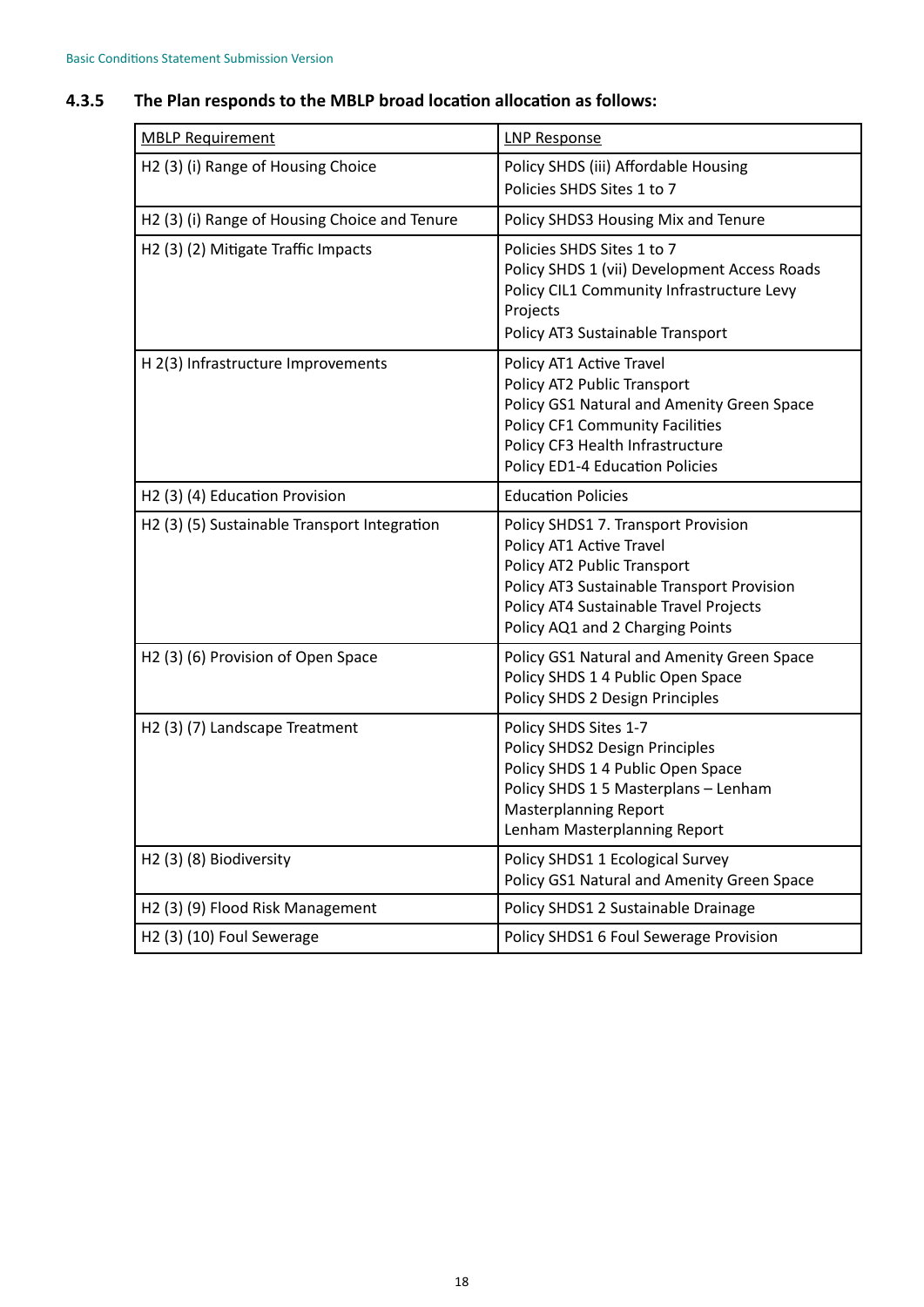## **5. Strategic Environmental Assessment**

5.1 Consultation with Maidstone Borough Council led to the conclusion that Strategic Environment Assessment (SEA) was needed to support the Plan. The SEA was commissioned through a grant facilitated by locality. The work was undertaken by AECOM at no cost to the Parish or Borough Councils.

## **6. Habitats Regulations Assessment**

6.1 Consultation with Maidstone Borough Council lead to the conclusion that, because of the distance from any European site, the Plan did not need Habitats Regulations Assessment (HRA). This issue is considered further in the SEA.

## **7. Conclusion**

7.1 The Basic Conditions as set out in Schedule 4B to the TCPA 1990 are considered to be met by the Lenham Neighbourhood Plan and all the policies therein. It is therefore respectfully suggested to the Examiner that the Lenham Neighbourhood Plan complies with Paragraph 8(10)(a) of Schedule 4B of the Act.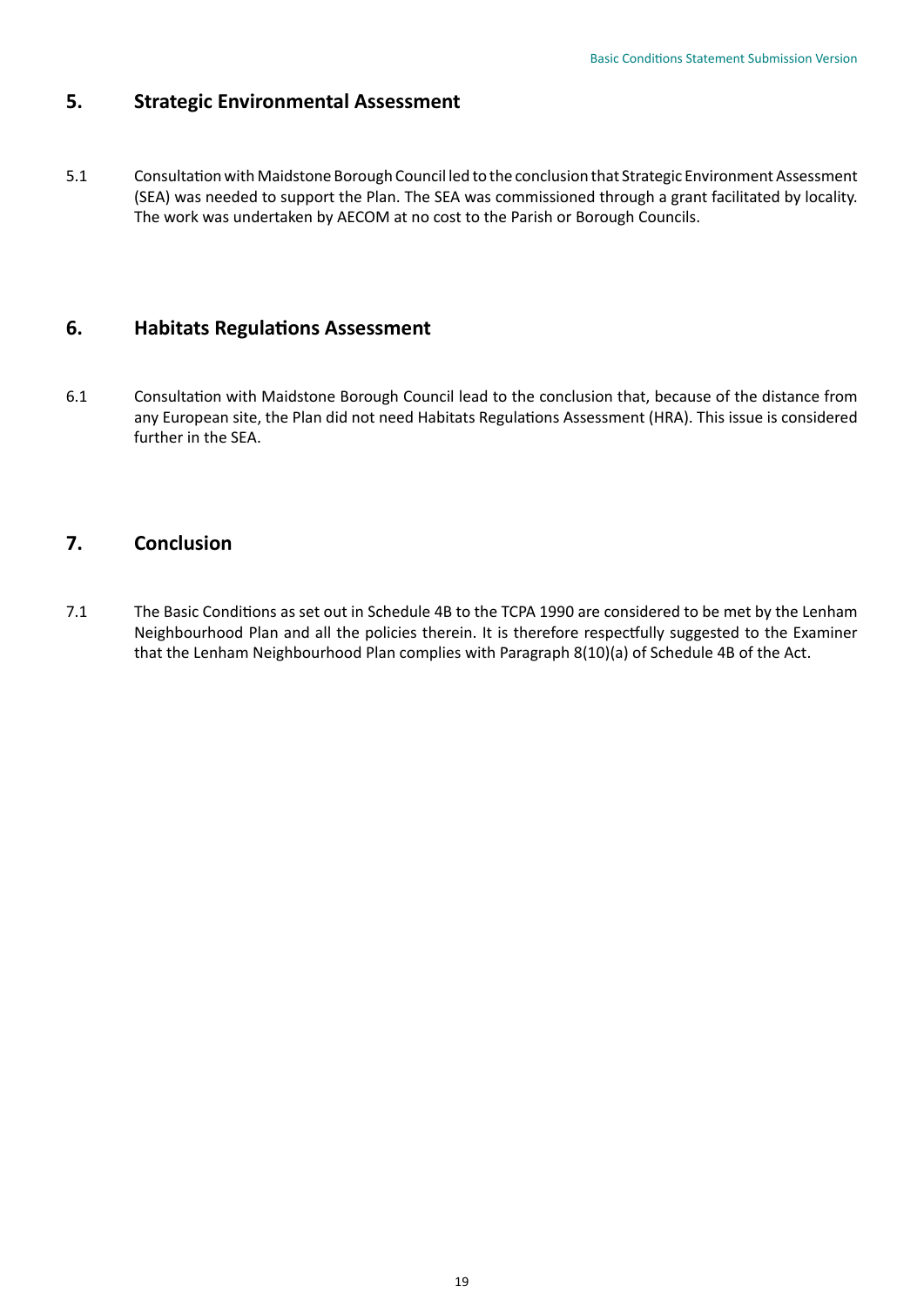## **Appendix A: Legislative Context and the Basic Conditions**

- 1. The legislative framework for any Neighbourhood Development Plan is that the plan (or order) must meet the 'basic conditions' set out at Paragraph 8(2) of Schedule 4B to the Town and Country Planning Act 1990 as applied to Neighbourhood Plans by section 38A of the Planning and Compulsory Purchase Act 2004. A draft plan (or order) meets the basic conditions (and thus can proceed to the referendum stage without modification) if:
	- a) having regard to national policies and advice contained in guidance issued by the Secretary of State, it is appropriate to make the order,
	- b) having special regard to the desirability of preserving any listed building or its setting or any features of special architectural or historic interest that it possesses, it is appropriate to make the order,
	- c) having special regard to the desirability of preserving or enhancing the character or appearance of any conservation area, it is appropriate to make the order,
	- d) the making of the order contributes to the achievement of sustainable development,
	- e) themaking ofthe orderisin general conformity with the strategic policies contained in the development plan for the area of the authority (or any part of that area),
	- f) the making of the order does not breach, and is otherwise compatible with, EU obligations, and
	- g) prescribed conditions are met in relation to the order and prescribed matters have been complied with in connection with the proposal for the order.
- 2. The legislation refers to the making of a plan or other order such as a Neighbourhood Development Order including a community right to build order. Not all of the basic conditions apply to the making of a Neighbourhood Development Plan. The basic conditions which apply to the making of a Neighbourhood Development Plan are (a), (d), (e), (f) and (g) from the above list.
- 3. Throughout the documentation supporting this plan each of the five basic conditions will be referred to by reference to one of the above letters. The need to contribute to the achievement of sustainable development, for example, will be referred to as basic condition (d).

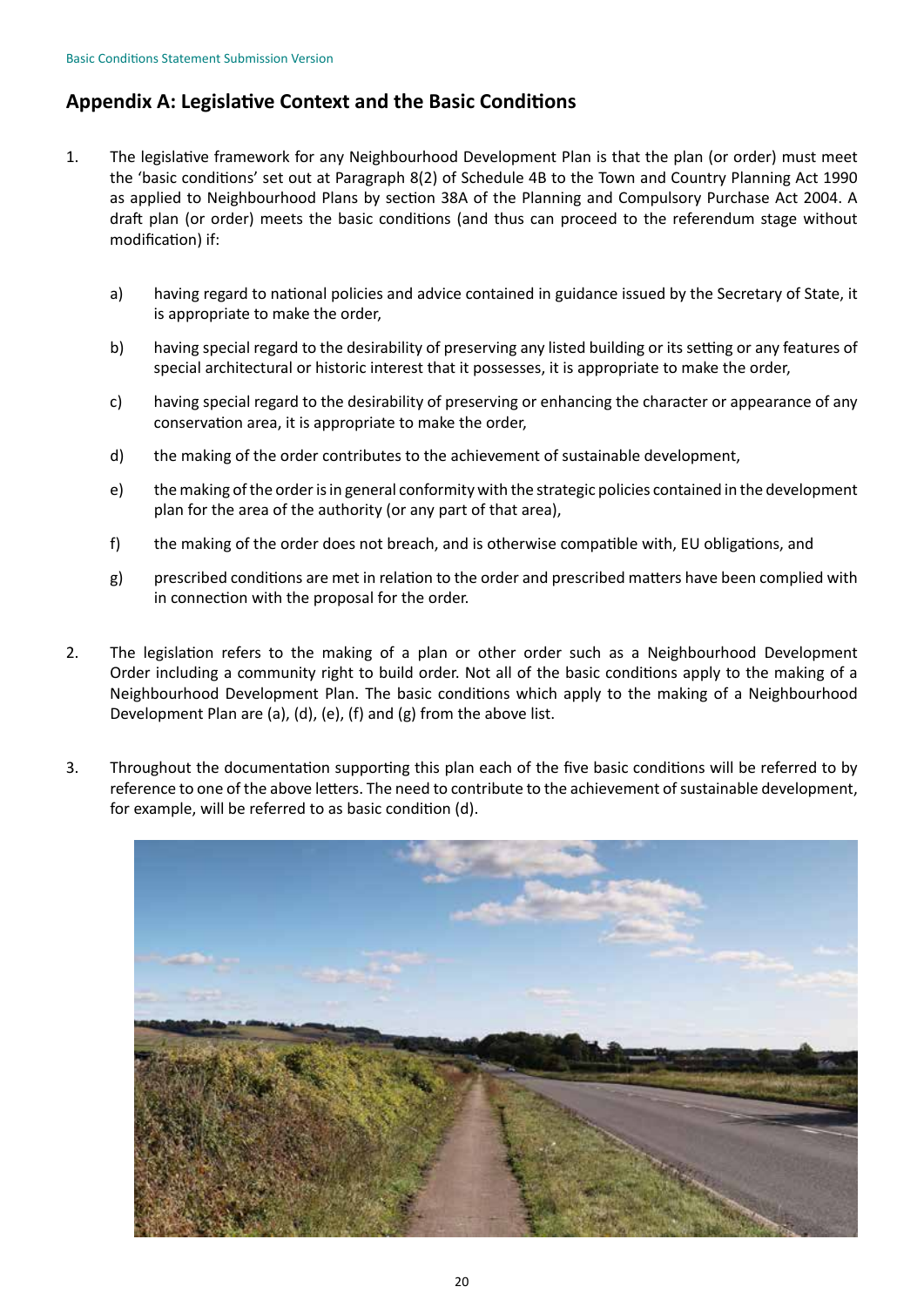## **Appendix B: Alternative Development Strategies**

## **1.0 Development within the Kent Downs Area of Outstanding Natural Beauty (AONB)**

- 1.1 Much of the land within Lenham Parish which lies to the north of the A20 lies within the Kent Downs Area of Outstanding Natural Beauty (AONB). In considering where best to locate the new residential development proposed in the Plan, Lenham Parish Council has had regard to national policy contained within the NPPF which gives the highest status of protection to the AONB (paragraph 172).
- 1.2 The Parish Council has also had regard to development plan policy in relation to the AONB. Strategic Policy SP17(3) of the adopted Maidstone Borough Council Plan (MBLP) 2017 attaches great weight to the conservation and enhancement of the Kent Downs Area of Outstanding Natural Beauty.
- 1.3 As a result, the Parish Council concluded that major development within the AONB would conflict with basic conditions (a) and (e). This option is therefore not taken further at this stage.

## **2.0 Re-development of significant employment sites**

- 2.1 Three significant employment sites are located within or close to Lenham village. These are;
	- 1) Marley Works (also now called Aliaxis);
	- 2) Lenham Storage;
	- 3) Ashmills Business Park.

 These sites are all in active employment use. Consultation with Maidstone Borough Council hasindicated that objection would be raised to the loss of these employment sites because continued retention in employment use is regarded as fundamental to meet the needs of existing and modernising businesses in the Borough. This option would not comply with the basic condition which requires neighbourhood plans to be in general conformity with the strategic policies contained in the development plan.

2.2 Maidstone Borough Council has confirmed that the employment retention policies in the Maidstone Borough Local Plan, adopted October 2017, are strategic in nature. It is not a sustainable proposition to promote new housing in a rural area away from main centres of employment (such as Maidstone and Ashford) and at the same time to lose the few existing employment sites within the Parish. Residential re-development of these sites would not comply with the basic conditions (d) and (e) for neighbourhood plans. This option is not therefore taken further.

## **3.0 Strategy of Rural Dispersal**

- 3.1 There are several hamlets within Lenham Parish which lie outside the AONB. These include Platts Heath, Lenham Heath, Sandway and Lenham Forstal. Detailed examination of the local facilities contained within these hamlets reveals that they are too few to be regarded as supporting a sustainable village.
- 3.2 A more sustainable solution is to concentrate new development at Lenham village itself to support the many local educational, employment, medical, retail, recreational and social facilities which are located within easy walking or cycling distance of the proposed new housing. As such a strategy of rural dispersal at the smaller rural hamlets which do not have appropriate local facilities to be supported is regarded to be contrary to the basic condition (d), which is that the Plan should contribute to the achievement of sustainable development.
- 3.3 A rural dispersal strategy does not fit happily within the rural settlement strategy proposed within the Maidstone Borough Local Plan, adopted October 2017. This option is contrary to basic conditions (d) and (e) and is not therefore taken further at this stage.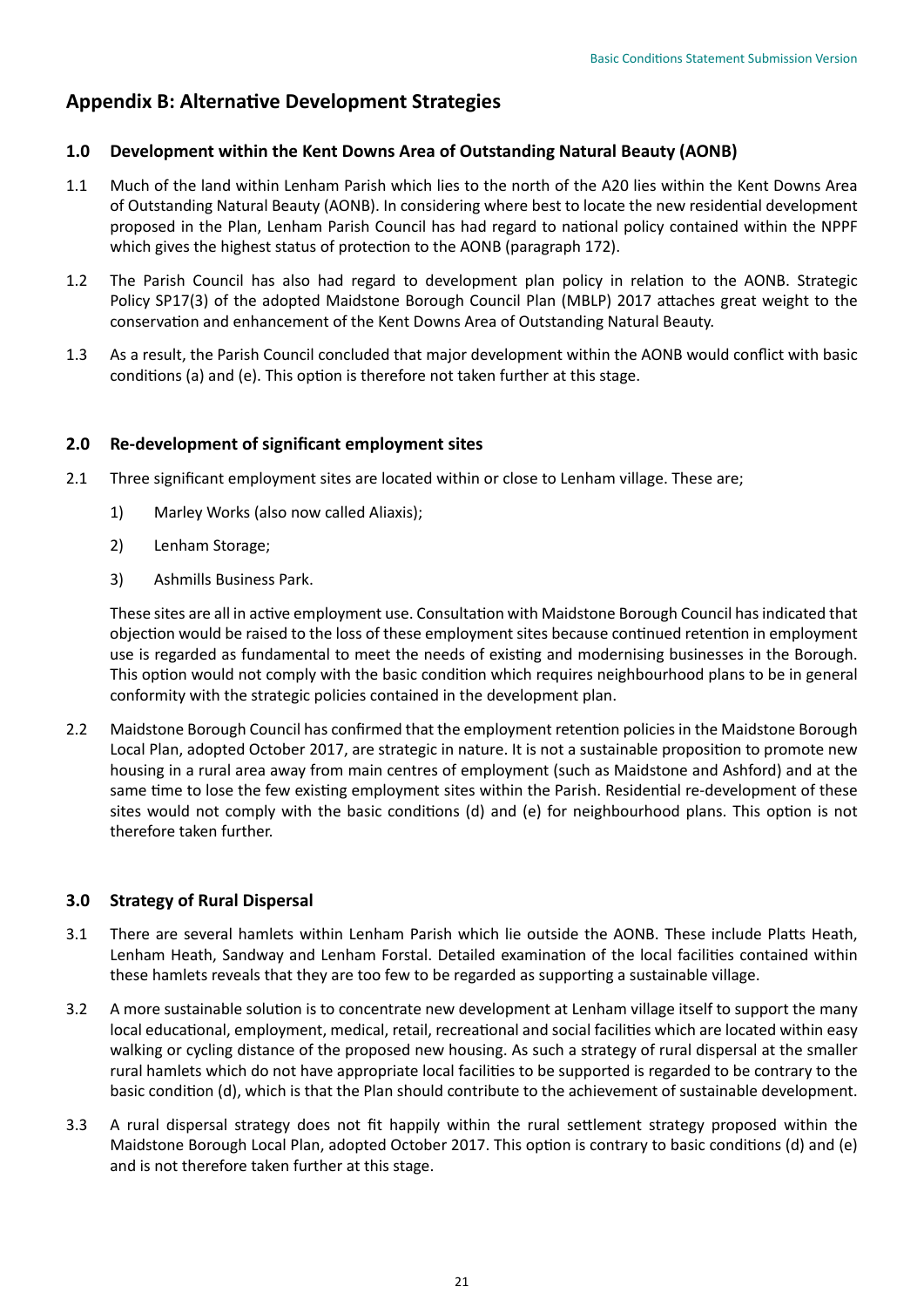## **4.0 Lenham village options – general considerations**

- 4.1 The above analysis leads to the consideration of development options on the periphery of Lenham Village, outside the AONB, and close enough to be within potential walking or cycling range of the village which contains existing medical, educational, employment, recreational, social and retail facilities.
- 4.2 In considering which areas to consider as potential housing allocations, Lenham Parish Council paid very careful attention to the guidance contained in the NPPF on the issue of promoting sustainable transport. The Parish Council had regard to the following five objectives set out in paragraph 102 (a) - (e) of the NPPF.

*'Transport issues should be considered from the earliest stages of plan-making and development proposals, so that:*

- *(a) the potential impacts of development on transport networks can be addressed;*
- *(b) opportunities from existing or proposed transport infrastructure, and changing transport technology* and usage, are realised – for example in relation to the scale, location or density of development that *can be accommodated;*
- *(c) opportunities to promote walking, cycling and public transport use are identified and pursued;*
- *(d) the environmental impacts of traffic and transport infrastructure can be identified, assessed and taken into account – including appropriate opportunities for avoiding and mitigating any adverse effects, and for net environmental gains; and*
- *(e) patterns of movement, streets, parking and other transport consideration are integral to the design of schemes, and contribute to make high quality places.'*
- 4.3 The Parish Council paid particular regard to paragraph 103 of the NPPF which reads as follows:

*'The planning system should actively manage patterns of growth in support of these objectives. Significant* development should be focused on locations which are or can be made sustainable, through limiting the need to travel and offering a genuine choice of transport modes. This can help to reduce congestion and emissions *and improve air quality and public health. However, opportunitiesto maximise sustainable transportsolutions* will vary between urban and rural areas, and this should be taken into account in both plan-making and *decision-making.'*

- 4.4 During the evaluation of development options, it became apparent that sites on the western and southern periphery of the village offered the potential to be served by a new development access road. Once completed that road had the potential to accommodate an extended bus route. That route could also open up access to the south side of Lenham Station which could be served via the new bus route.
- 4.5 The Parish Council considered that such a distribution of sites would comply with the objectives of paragraph 110(a) and (b) of the NPPF which read as follows:
	- (a) *'give priority first to pedestrian and cycle movements, both within the scheme and with neighbouring* areas; and second – so far as possible – to facilitate access to high quality public transport, with layouts *that maximise the catchment area for bus or other public transport services, and appropriate facilities that encourage public transport use;*
	- (b) address the needs of people with disabilities and reduced mobility in relation to all modes of transport.'
- 4.6 The Parish Council preferred a strategy of concentrating development on the western and southern periphery of Lenham village because it allowed relatively easy access by walking, cycling and public transport to the following facilities:
	- 1) The Lenham School (secondary education)
	- 2) Lenham Primary School (primary education)
	- 3) The site proposed for a new nursery school north of the allotments (nursery education)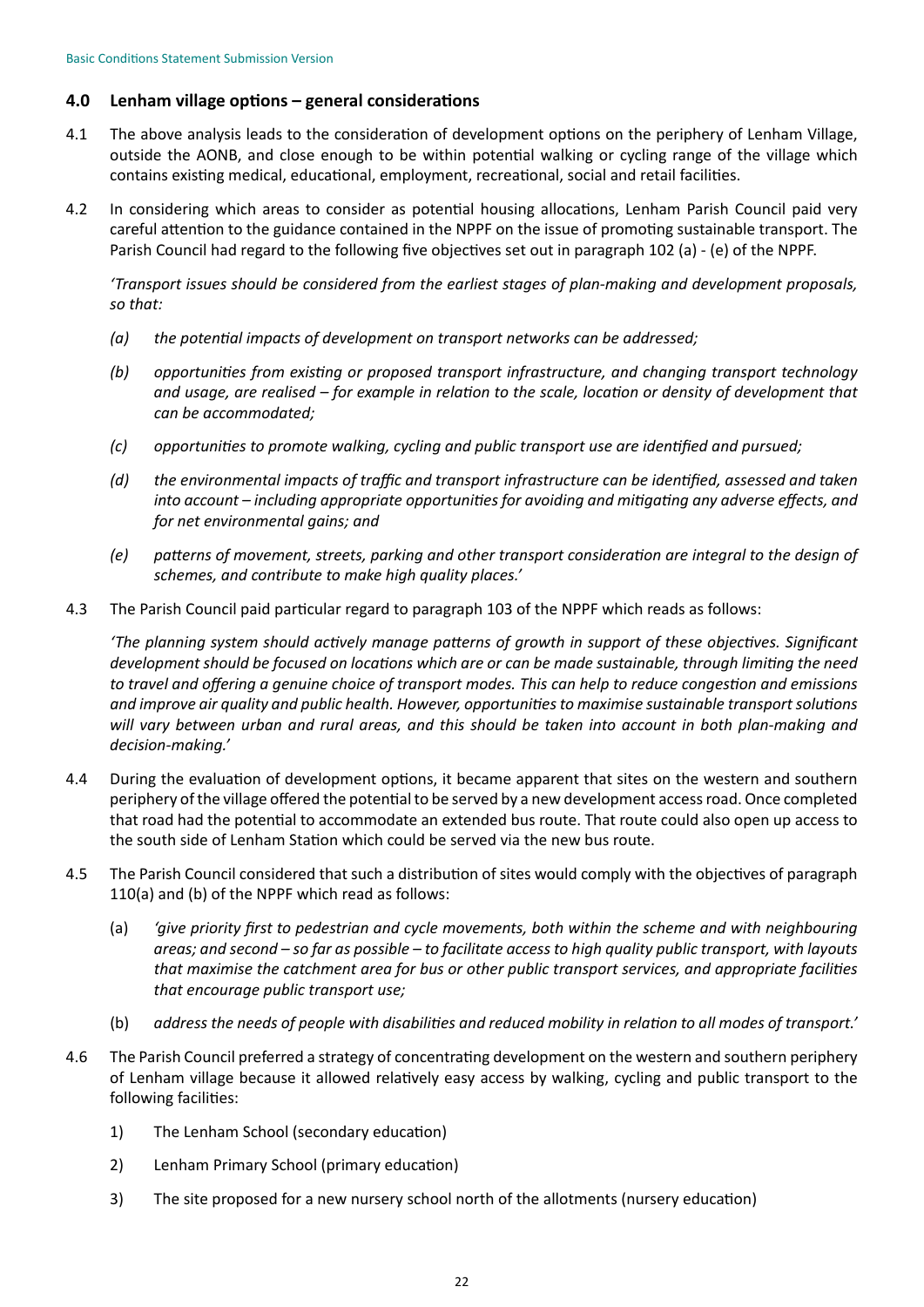- 4) Lenham Storage (employment)
- 5) Marley/Aliaxis (employment)
- 6) Lenham Cricket Ground and the nearby Recreation Area (open space)
- 7) Lenham Square (employment, retail, recreation uses)
- 8) Co-operative Store, Faversham Road (retail)
- 4.7 Consultation with KCC demonstrated that a development access road could be built to serve the six sites selected to the west and south of the village. Development access roads built through six of the seven sites could facilitate a bus route and be built to an adoptable standard. The County Council accepted that such a proposal met the necessity test of the NPPF in that the highway infrastructure proposed was directly related and proportional to the needs of the development proposed.
- 4.8 A strategy of concentrating development on the western and southern periphery of the village was therefore considered to score very highly in terms of compliance with national policy for locating development at locations which are (or can be made) sustainable. The strategy was considered to perform very well in terms of compliance with basic conditions (a) and (d). The strategy could also meet all the requirements of MBLP (2017) strategic policies SP8(6) and H2(3) and thus scored very highly in terms of basic condition (e).
- 4.9 Major woodland blocks, including ancient woodlands, are excluded from the area of search and are instrumental in structuring the identification of option sites with potential to accommodate large scale residential development.

## **5.0 Land north of the A20 Ashford Road, east of Marley works and west of the AONB.**

5.1 This site forms the visual setting of the AONB and the Pilgrims Way long-distance footway which forms its northern boundary. The site is attractive open farmland visible from the AONB, the Pilgrims Way, the A20 Ashford Road and existing residential development to the south of it. Development here would be contrary to the objectives of national and local plan policies aimed at protecting the AONB. In view of the sensitive location within the landscape this option is not therefore taken further at this stage as it would conflict with basic conditions (a) and (e).

#### **6.0 Land south of the A20, east of Dickley Wood, north of the railway, west of Lenham village**

- 6.1 This land contains clear boundaries formed by the existing village to the east and the A20 to the north. A committed residential site lies to the north-east of the site, having been allowed on appeal on 24<sup>th</sup> June 2016. Dickley Wood and the railway lie to the west and south. Development further to the west of this site to the west of Dickley Wood raises issues of potential coalescence with the village of Harrietsham which lies to the west.
- 6.2 Because of the enclosed nature of this site and its limited impact on the wider landscape setting of Lenham, this option is therefore taken further as a residential development site within the Neighbourhood Plan.

#### **7.0 Land south of the railway and west of Ham Lane**

7.1 This land contains a scatter of mature trees within an attractive semi-parkland setting. Lying south of the railway and to the west of Ham Lane the land is more remote from the village than the land which lies to the north and east of it. The site contains significant heritage assets, including a Grade 2\* Listed Building. In view of the relative remoteness of this site and the environmental sensitivity this option is not therefore taken further.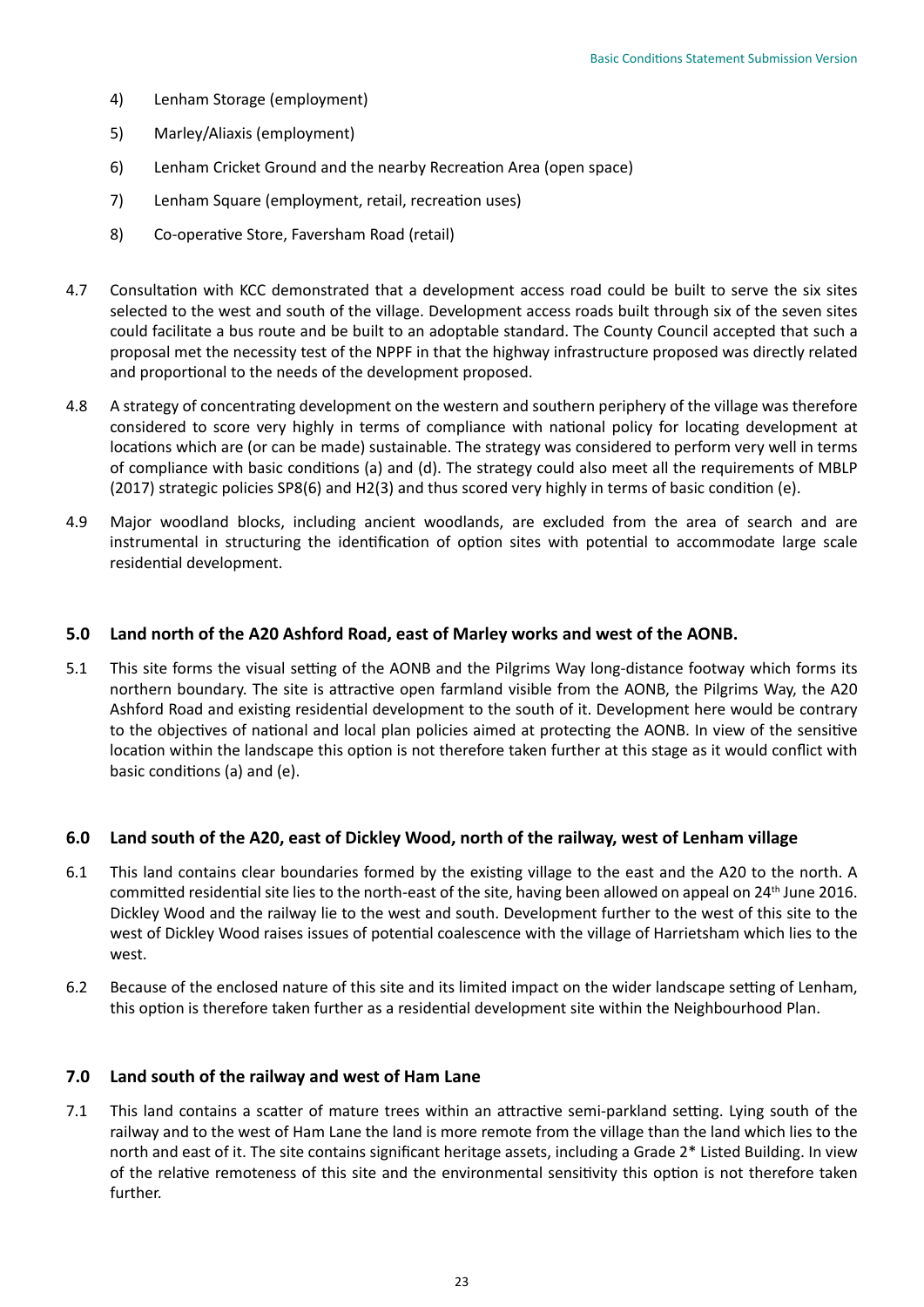## **8.0 Land south of the railway, west of the Headcorn Road, north of Kiln Wood, East of Ham Lane**

- 8.1 This land is enclosed by the railway, the Headcorn Road and its roadside hedges, Kiln Wood to the south and Ham Lane to the west. Views to the north of this site are somewhat curtailed by the large buildings within the existing Lenham Storage depot which lies to the north of the railway. The Old Goods Yard site which lies to the northeast is a committed residential site having been allowed on appeal on 2<sup>nd</sup> October 2015. Access to the facilities of Lenham village is provided by both Ham Lane and the Headcorn Road. There is the opportunity to enhance the accessibility to Lenham Station by providing a footbridge crossing over all three railway lines and a new road access with station car park to the south. Such a crossing would also provide for enhanced pedestrian access from the site to the facilities within Lenham village to the north of the railway.
- 8.2 Because of its relative accessibility and its relative enclosure within the landscape, this option is taken further as a residential development site within the Neighbourhood Plan.

## **9.0 Land South of the railway, east of the Headcorn Road and south of Oxley Wood.**

9.1 This site is exposed to far reaching views from the Headcorn Road and from the open land to the east and north. In view of the sensitive location within the landscape this option is not therefore taken further at this stage.

## **10.0 Land north of the railway east of Lenham village and south of the A20 Ashford Road**

10.1 The more northerly part of this land offers clear views to St. Mary's Parish Church and the Tithe Barn to the north-west, both of which are Grade I Listed Buildings lying within Lenham Conservation Area. The land is crossed by several well used public footpaths including the Stour Valley Walk. The stream which crosses the meadowsformsthe headwaters ofthe River Stour. For many people the unique charm of Lenham village arises from the fact that the open countryside penetrates through the churchyard to the Square, which lies within the Conservation Area at the heart of the village. The views to the Listed Buildings, when approaching on the footpath, are quintessentially Lenham. The Parish Council, through its local knowledge and consultation, wishes the Neighbourhood Plan to do all it can to protect this unique element adding character to the Parish. The Parish Council believes that it is an important attribute of the Neighbourhood Plan that it should contain appropriate policies to protect the very best of the historic character of the Parish. For all these reasons this land is regarded as being of exceptional landscape quality and the option of residential development here is not therefore taken further.

## **11.0 Land South of Ashmills Business Park and west of East Lenham**

11.1 The visual setting of this land is somewhat compromised by the industrial buildings of Ashmills Business Park, a retained employment site, which lies to the north. The site is also enclosed by the scatter of farm buildings comprising East Lenham which lies to the east of it. Because of its close relationship to existing built development, including allocations proposed in Maidstone Borough Local Plan and its relative enclosure within the landscape, this option is taken further as a residential and recreational development site within the Neighbourhood Plan.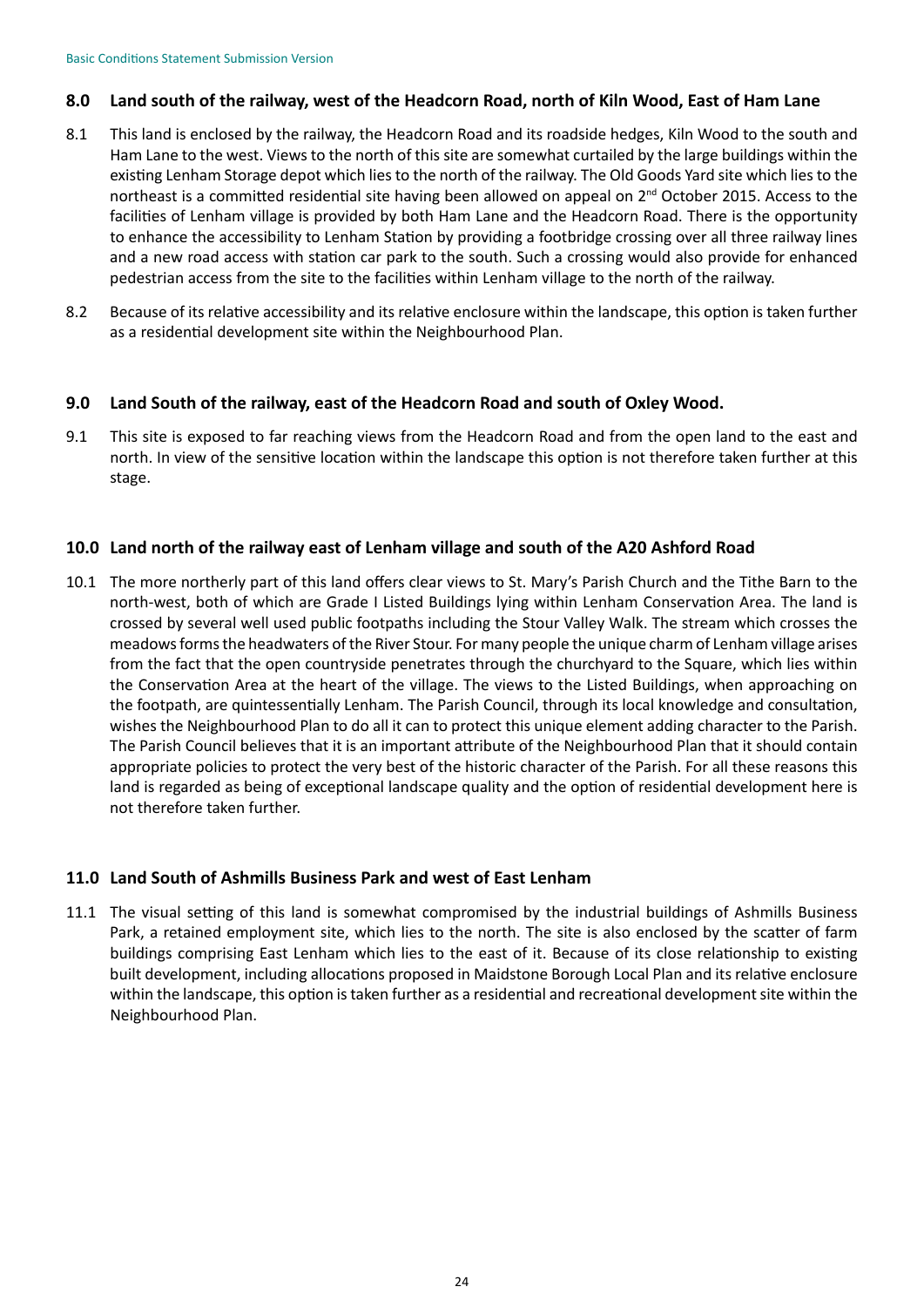